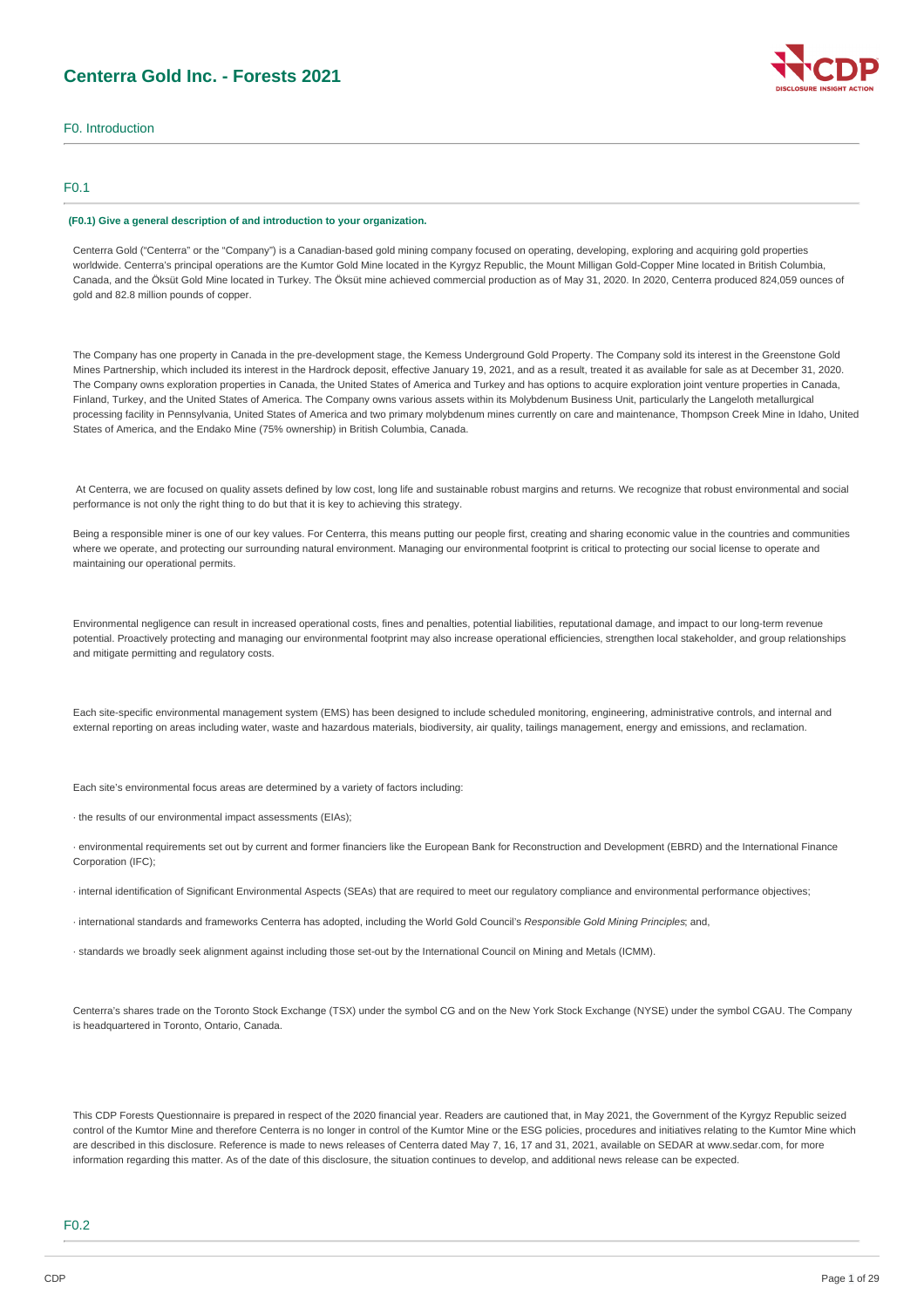# **(F0.2) State the start and end date of the year for which you are reporting data.**

|                | <b>Start Date</b> | <b>End Date</b>  |
|----------------|-------------------|------------------|
| Reporting year | January 1 2020    | December 31 2020 |
|                |                   |                  |
|                |                   |                  |
|                |                   |                  |

# F0.3

**(F0.3) Select the currency used for all financial information disclosed throughout your response.** USD

# F-MM0.6/F-CO0.6

(F-MM0.6/F-CO0.6) Select the option that best describes the reporting boundary for which biodiversity-related issues are being reported? Companies, entities or groups over which operational control is exercised

# F-MM0.7/F-CO0.7

(F-MM0.7/F-CO0.7) Within your reporting boundary, are there any geographical areas, business units or mining projects excluded from your disclosure? Yes

# F-MM0.7a/F-CO0.7a

**(F-MM0.7a/F-CO0.7a) Please report your exclusions and describe their potential for biodiversity-related risk.**

| <b>Exclusion</b>                                      | <b>Description of exclusion</b>                                                                                                                                                                                                                                                                                                     | biodiversity-<br>related risk                                                                    | Potential for Please explain                                                                                                                                                                                                                                                                                                                                                                                                                                                                                                                                                                                                                                                                  |
|-------------------------------------------------------|-------------------------------------------------------------------------------------------------------------------------------------------------------------------------------------------------------------------------------------------------------------------------------------------------------------------------------------|--------------------------------------------------------------------------------------------------|-----------------------------------------------------------------------------------------------------------------------------------------------------------------------------------------------------------------------------------------------------------------------------------------------------------------------------------------------------------------------------------------------------------------------------------------------------------------------------------------------------------------------------------------------------------------------------------------------------------------------------------------------------------------------------------------------|
| Mining<br>project(s)                                  | Incomplete information pertaining to the Kumtor Mine<br>is included in this disclosure, including evaluation and<br>mitigation strategies relating to its risks, opportunities,<br>and initiatives in 2020.                                                                                                                         | Potential for<br>biodiversity-<br>related risks<br>evaluated,<br>but not<br>disclosing to<br>CDP | This CDP Forests Questionnaire is prepared in respect of the 2020 financial year. Readers are cautioned that, in May 2021,<br>the Government of the Kyrgyz Republic seized control of the Kumtor Mine and therefore Centerra is no longer in control of the<br>Kumtor Mine or the ESG policies, procedures and initiatives relating to the Kumtor Mine which are described in this disclosure.<br>Reference is made to news releases of Centerra dated May 7, 16, 17 and 31, 2021, available on SEDAR at www.sedar.com,<br>for more information regarding this matter. As of the date of this disclosure, the situation continues to develop, and additional<br>news release can be expected. |
| Other, please<br>specify<br>(Development<br>Projects) | Centerra's development projects (namely, the Kemess   Potential for<br>Underground Project and Greenstone-Hardrock<br>Project) are excluded from this disclosure. Further, on<br>January 19, 2021, Centerra completed the sale of its<br>50% interest in Greenstone Gold Mines LP, which owns but not<br>the Hardrock Mine Project. | biodiversity-<br>related risks<br>evaluated.<br>disclosing to<br>CDP                             | In this disclosure, Centerra will be reporting only on its three operating mines as these reflect the Company's significant<br>operations and areas of impact.                                                                                                                                                                                                                                                                                                                                                                                                                                                                                                                                |
| <b>Business</b><br>unit(s)                            | Centerra's Molybdenum Business Unit (namely, the<br>Thompson Creek Mine, Endako Mine and Langeloth<br>Metallurgical Facility) are excluded from this disclosure. related risks<br>The Thompson Creek Mine and Endako mines are<br>currently in care and maintenance.                                                                | Potential for<br>biodiversity-<br>evaluated,<br>but not<br>disclosing to<br>CDP                  | In this disclosure, Centerra will be reporting only on its three operating mines as these reflect the Company's significant<br>operations and areas of impact.                                                                                                                                                                                                                                                                                                                                                                                                                                                                                                                                |
| Other, please<br>specify<br>(Exploration<br>Projects) | Centerra's exploration projects are excluded from this<br>disclosure.                                                                                                                                                                                                                                                               | Potential for<br>biodiversity-<br>related risks<br>but not<br>evaluated                          | In this disclosure, Centerra will be reporting only on its three operating mines as these reflect the Company's significant<br>operations and areas of impact.                                                                                                                                                                                                                                                                                                                                                                                                                                                                                                                                |

# F9 Current state

# F-MM9.1/F-CO9.1

(F-MM9.1/F-CO9.1) Provide details on the mining projects covered by this disclosure, by specifying your project(s) type, location and mining method(s) used.

**Mining project ID** Project 1

# **Name**

Kumtor Gold Mine

# **Share (%)**

100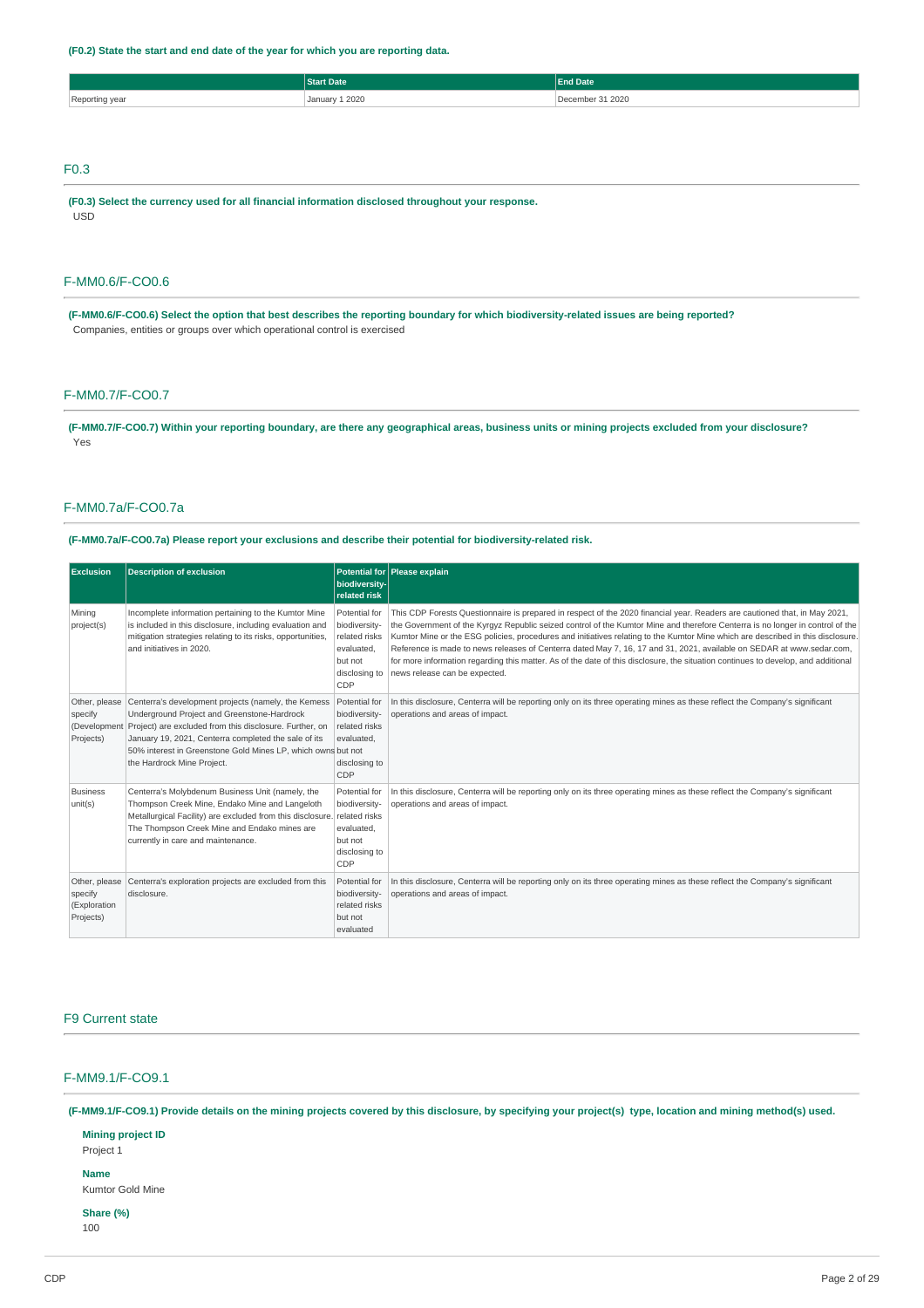#### **Country/Area**

Kyrgyzstan

### **Latitude**

**Longitude**

**Project stage** Production

**Mining method** Open-cut

**Raw material(s)** Gold

**Year extraction started/is planned to start** 1997

**Year of closure** 2031

# **Description of project**

The Kumtor Mine is in the Kyrgyz Republic, about 350 km southeast of the capital Bishkek and about 60 km north of the border with the Peoples Republic of China. It is at an altitude of 4,000 meters above sea level in a partially glaciated permafrost zone in the Central Tien Shan Mountains. It is one of the largest gold mines operated in Central Asia by a Western-based company, having produced more than 13.2 million ounces of gold between 1997 and the end of 2020. Kumtor considers responsible environmental management an important part of its business and spends approximately \$4 million USD per year on environmental management. This includes maintaining a department of dedicated full-time environmental staff, and the on-site and regional monitoring of water, air, biodiversity, and waste. Kumtor places importance on the conservation of the region's biodiversity and has worked with stakeholders concerned about conservation since the start of operations, including contributing to the creation of the Sarychat-Ertash Nature Reserve. The current mine plan indicates that operations will cease in 2031. In May 2021, the Government of the Kyrgyz Republic seized control of the Kumtor Mine and therefore Centerra is no longer in control of the Kumtor Mine or the ESG policies, procedures and initiatives relating to the Kumtor Mine which are described in this report. Reference is made to news releases of Centerra dated May 7, 16, 17 and 31, 2021, available on SEDAR at www.sedar.com, for more information regarding this matter. As of the date of this report, the situation continues to develop, and additional news release can be expected.

**Mining project ID** Project 2

**Name** Mount Milligan Mine

**Share (%)** 100

**Country/Area** Canada

**Latitude**

**Longitude**

**Project stage** Production

**Mining method** Open-cut

**Raw material(s)**

**Copper** Gold

**Year extraction started/is planned to start** 2014

#### **Year of closure**

2028

## **Description of project**

Mount Milligan is located approximately 150km northwest of Prince George in central British Columbia, Canada. The Mount Milligan mine is a conventional truck-shovel open-pit copper and gold mine and concentrator with a 60,000 tpd capacity copper flotation processing plant. Mount Milligan has 959 million pounds of copper in proven and probable reserves and 2.4 million ounces of gold in proven and probable reserves. Mount Milligan considers responsible environmental management an important part of its business and spent approximately USD \$2.88 million in 2020 on environmental management. Our goal is to have no net loss of fish and aquatic resources habitat at Mount Milligan. In addition, our end land use objectives are to restore the area to land that can support wildlife, recreation, and traditional uses by Indigenous communities. Future end-land use planning studies will guide the direction of the implementation of the closure plan. Mount Milligan is located within the traditional territories of several Indigenous groups. We work in partnership and close cooperation with Indigenous Peoples to ensure effective representation and input of Indigenous groups on our proposed activities and to incorporate Traditional Ecological Knowledge into our biodiversity, reclamation, and environmental stewardship planning.

**Mining project ID** Project 3 **Name** Öksüt Mine **Share (%)** 100 **Country/Area Turkey Latitude**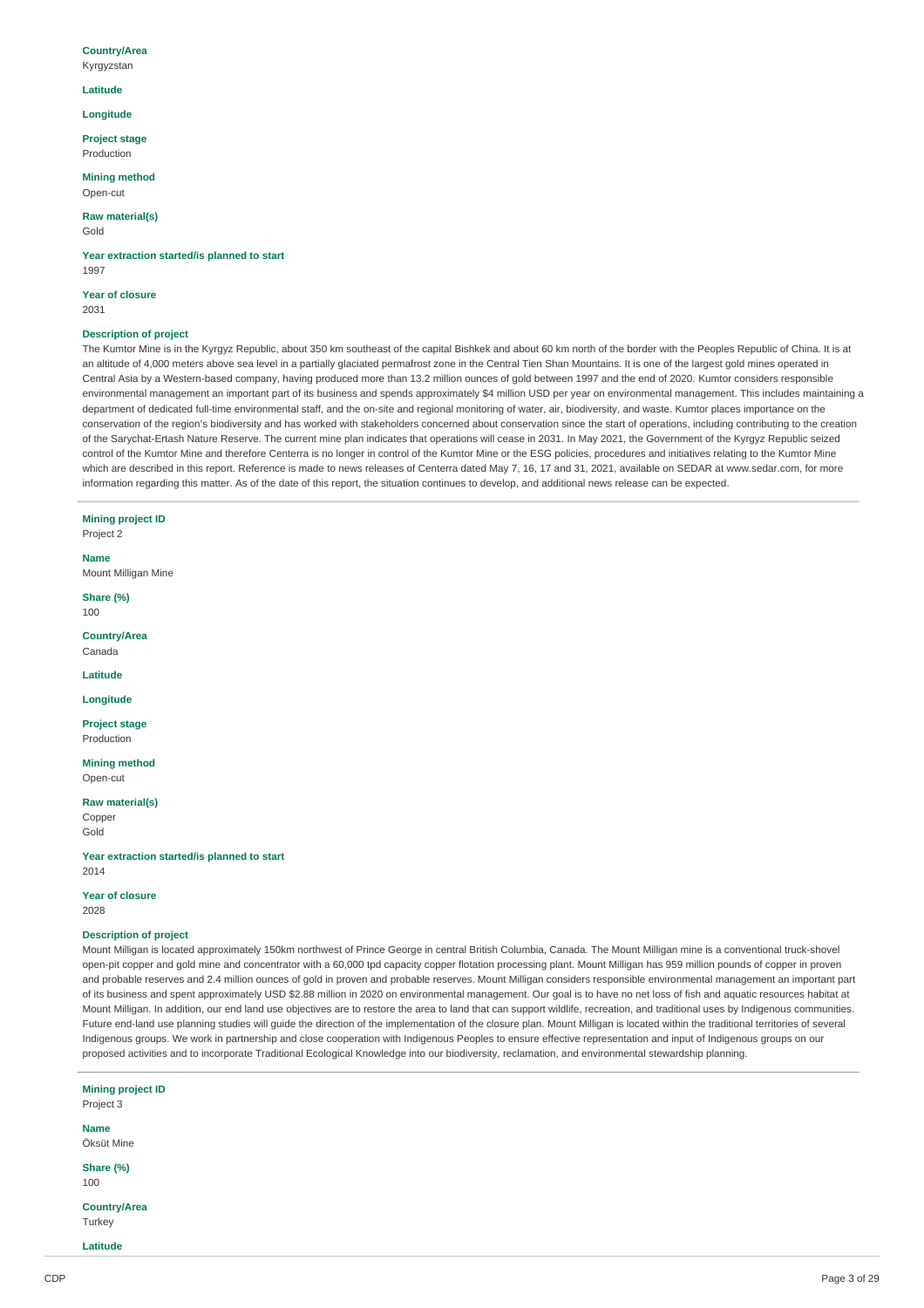#### **Longitude**

**Project stage** Production

**Mining method**

Open-cut

#### **Raw material(s)** Gold

**Year extraction started/is planned to start** 2020

# **Year of closure**

2028

## **Description of project**

The Öksüt Mine is in the Develi district in Central Anatolia, 45km south of Kayseri province and 290km southeast of Turkey's capital, Ankara. Öksüt is a conventional truck and shovel open pit heap leach mining operation with a stacking rate of 11,000 tonnes per day. The initial eight-year mine life is expected to process approximately 1.2 million contained ounces of gold from two open pits, the Keltepe pit and the smaller Güneytepe pit. The Öksüt mine achieved commercial production as of May 31, 2020. In 2016, Centerra announced that it had secured US \$75 million in senior secured project financing loan from the European Bank for Reconstruction and Development (EBRD). As per the requirements of the loan, Öksüt developed a formalized and participatory environmental and social impact assessment (ESIA). The ESIA built upon an already approved local EIA and included a suite of management and monitoring plans. Key impacts and risks considered included land acquisition and impacts on land users and livelihoods, impacts to biodiversity, water use, cyanide risks, impacts on surface and groundwater, emissions including dust, noise, worker and community health and safety risks, labour and contractor issues and site closure and rehabilitation planning. On January 30, 2020, our Turkish subsidiary that owns the Öksüt Mine, repaid its Öksüt Project financing facility, despite this OMAS plans to remain in compliance with EBRD Performance Requirements moving forward. Öksüt considers responsible environmental management an important part of its business and spent approximately \$0.47 million USD in 2020 on environmental management. At Öksüt, we are committed to achieving net gains for critical habitat (CH) and no net loss for priority biodiversity features (PBF) described in further detail in section F-MM14.1a/F-CO14.1a.

# F-MM9.2/F-CO9.2

(F-MM9.2/F-CO9.2) Can you disclose the mining project area and the area of land disturbed for each of your mining projects?

|                          | Disclosing mining project area and area of land disturbed?                                                                      | <b>Comment</b> |
|--------------------------|---------------------------------------------------------------------------------------------------------------------------------|----------------|
| Row 1                    | Yes                                                                                                                             |                |
|                          |                                                                                                                                 |                |
|                          |                                                                                                                                 |                |
|                          |                                                                                                                                 |                |
|                          | $F-MM9.2a/F-CO9.2a$                                                                                                             |                |
|                          |                                                                                                                                 |                |
|                          | (F-MM9.2a/F-CO9.2a) Provide details on the mining project area and the area of land disturbed for each of your mining projects. |                |
| <b>Mining project ID</b> |                                                                                                                                 |                |
| Project 2                |                                                                                                                                 |                |

**Total area of owned land/lease/concession (hectares)** 58847.5

**Total area disturbed to date (hectares)**

**Area disturbed in the reporting year (hectares)**

**Type(s) of habitat disturbed in the reporting year** Natural habitat

## **Comment**

# **Mining project ID**

Project 3

**Total area of owned land/lease/concession (hectares)** 3995.8

**Total area disturbed to date (hectares)**

**Area disturbed in the reporting year (hectares)**

**Type(s) of habitat disturbed in the reporting year**

Natural habitat

**Comment**

F-MM9.3/F-CO9.3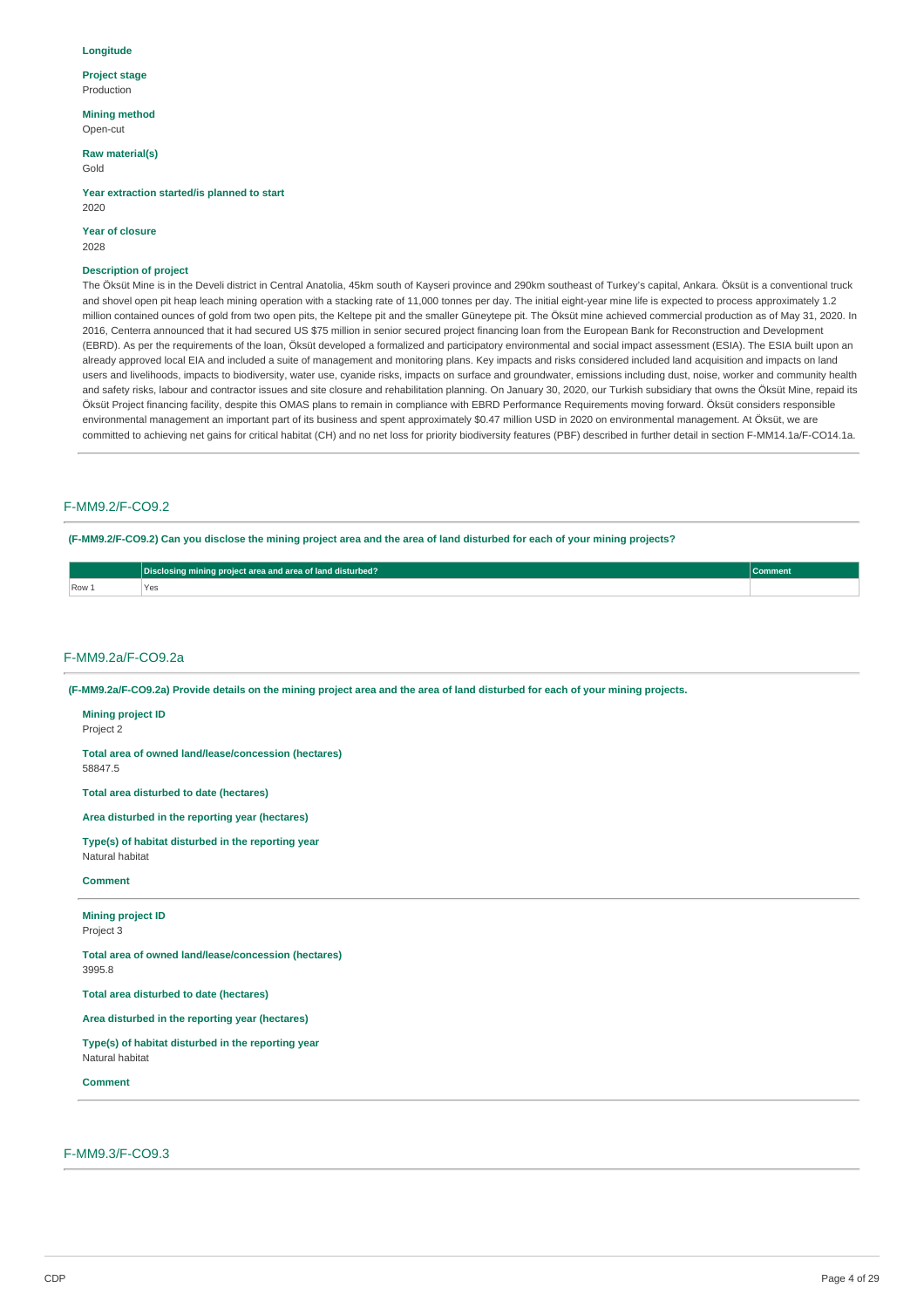# (F-MM9.3/F-CO9.3) Are any of your mining projects located in or near legally protected and internationally recognized areas?

|                                             | Are any<br>of your<br>projects<br>l in or<br>near? | <b>Comment</b>                                                                                                                                                                                                                                                                                                                                                                                                                                                                                                                                                                                                                                     |
|---------------------------------------------|----------------------------------------------------|----------------------------------------------------------------------------------------------------------------------------------------------------------------------------------------------------------------------------------------------------------------------------------------------------------------------------------------------------------------------------------------------------------------------------------------------------------------------------------------------------------------------------------------------------------------------------------------------------------------------------------------------------|
| Legally<br>protected<br>area(s)             | Yes                                                | Project 1: The Sarychat-Ertash Nature Reserve is in the vicinity of the Kumtor Mine concession. Project 3: Öksüt intersects with the Sultan Sazligi Wetland, a national park.                                                                                                                                                                                                                                                                                                                                                                                                                                                                      |
| <b>UNESCO</b><br>World<br>Heritage<br>sites | N <sub>o</sub>                                     | Our company policy prohibits exploration or mining in UNESCO World Heritage sites.                                                                                                                                                                                                                                                                                                                                                                                                                                                                                                                                                                 |
| <b>UNESCO</b><br>Biosphere<br>Reserves      | No.                                                |                                                                                                                                                                                                                                                                                                                                                                                                                                                                                                                                                                                                                                                    |
| Ramsar<br>sites                             | Yes                                                | Project 3: Öksüt uses two powerlines that intersect the Sultan Sazlığı National Park and the Erciyes Mountain Key Biodiversity Area.                                                                                                                                                                                                                                                                                                                                                                                                                                                                                                               |
| Key<br>Biodiversity<br>Area(s)              | Yes                                                | Project 2: Mount Milligan sits within the Mackenzie Land and Resource Management Plan (LRMP) as part of the #42 Philip Resource Management Zone (RMZ). The Plan provides<br>provisions and protections for fish and wildlife habitat, forest resources, outdoor recreation and tourism, visual quality and for the development of mineral resources. Project 3: In the<br>proximity of the Öksüt Mine is the Erciyes Dagi (Mountain), recognized as an Important Plant Area (IPA) and a Key Biodiversity Area (KBA). In addition, the Sultan Sazlığı Wetland is also<br>recognized as an Important Bird Area (IBA) and Important Plant Area (IPA). |

# F-MM9.3a/F-CO9.3a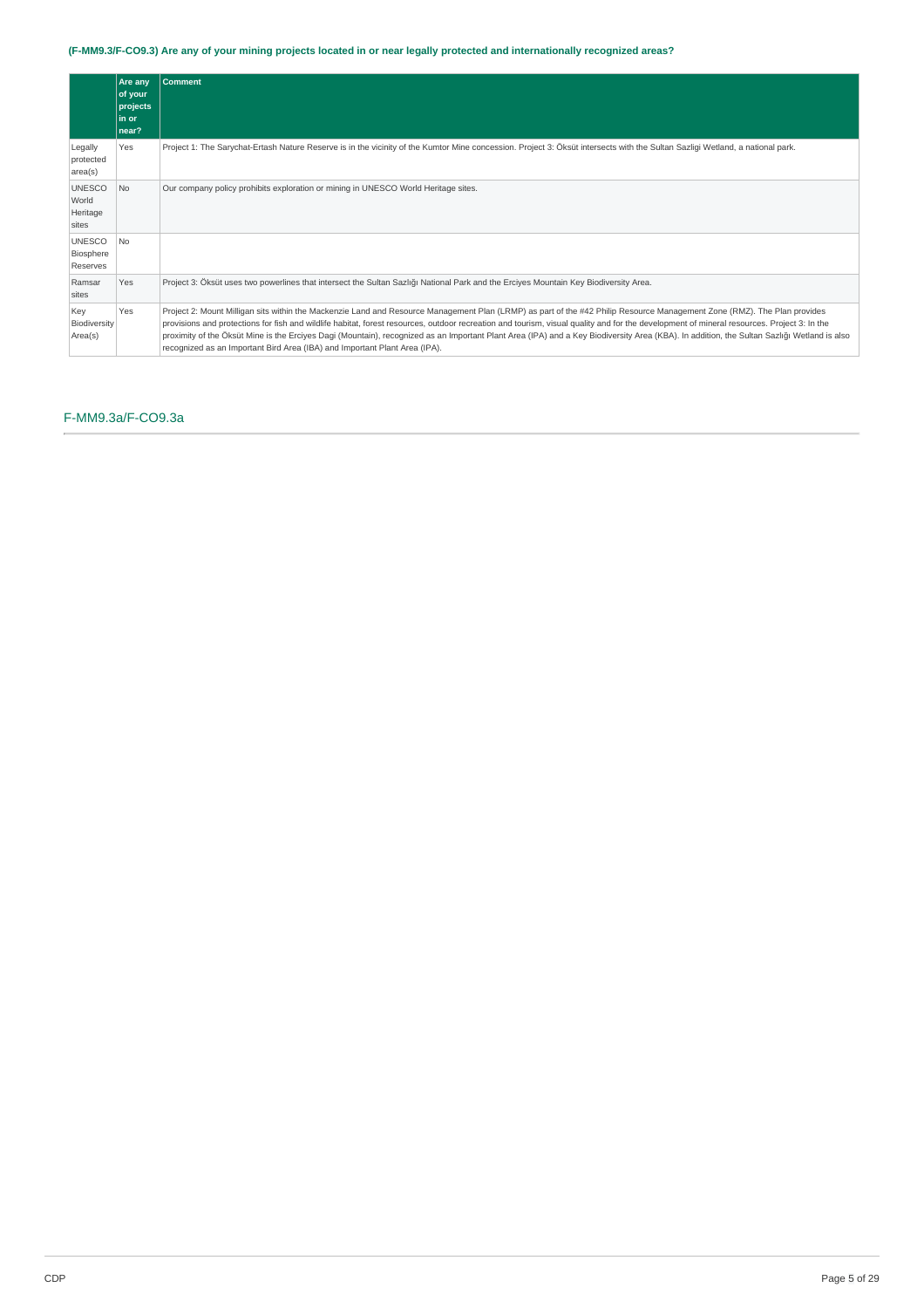#### (F-MM9.3a/F-CO9.3a) Provide details on mining projects that are in or near legally protected and internationally recognized areas.

**Mining project ID** Project 1

### **Type of legally protected/ internationally recognized area**

Legally protected area

**Protected area category (IUCN classification)**

Category Ia-III

**Name of area** Sarychat-Ertash Nature Reserve

**Proximity**

Adjacent

# **Area of overlap (hectares)**

<Not Applicable>

#### **Please explain**

Kumtor mine is in the vicinity to the Sarychat-Ertash Nature Reserve. The Reserve is a strictly protected Zapovednik ("protected wilderness"). The Reserve, established in 1995 with Kumtor's financial investment and collaboration, was created to protect and conserve the local ecosystems, flora, and fauna. The Reserve covers 72,080 hectares. Since 1995, we have maintained a strict no-hunting policy in our permitted area which acts as a barrier to poachers. As of January 2020, there are 3,250 argali, 1,889 ibex (mountain goats), 20 brown bears, 13 snow leopards and 11 manuls living in the Reserve. Given that the Sarychat-Ertash Nature reserve is in the vicinity of the mine site, regular monitoring of air has been conducted in the northeastern part of the concession area and in the northwestern part of the reserve. Kumtor has historically supported several initiatives at the Reserve including the studies of mammals and vertebrate mammals, glacier and water management, funding and administration base, funding for employee guest houses, and field apparel.

## **Mining project ID**

Project 3

**Type of legally protected/ internationally recognized area**

Legally protected area

**Protected area category (IUCN classification)** Category Ia-III

**Name of area** Sultan Sazlığı Wetland

**Proximity** Overlap

**Area of overlap (hectares)** 1599.84

#### **Please explain**

The Sultan Sazlığı Wetland is an important area for birds and is in the junction of two main bird migration routes through Europe, Asia, and Africa. The site is known to provide 301 bird species with feeding, breeding, and staging habitats. A powerline was constructed for Öksüt's operation that intersects the Wetland. The physical footprint of the powerline is located within the periphery of the National Park ("the buffer zone") and outside the Ramsar area, in an area that includes villages and other infrastructure and as such, sensitive species like rare or threatened taxa and congregating and nesting birds are less likely to be found in these areas. Nonetheless, to minimize impacts, Öksüt has installed bird flight diverters on the powerline. Öksüt's environmental team checks the powerline buffer zone monthly, at minimum, and ornithologists visit the powerline during migration periods (spring and autumn) to inspect bird activities. Furthermore, Öksüt also completed a risk assessment on its cyanide transportation route to ensure it complies with stringent ICMC guidelines.

**Mining project ID** Project 3

#### **Type of legally protected/ internationally recognized area**

Key Biodiversity Area

**Protected area category (IUCN classification)** <Not Applicable>

**Name of area** Erciyes Dagi (Mountain)

**Proximity** Overlan

### **Area of overlap (hectares)**

#### **Please explain**

Öksüt's uses a powerline for its operations that intersects the Erciyes Dagi. The powerline crosses the southern and lower slopes of this mountain region. These areas include natural, semi-natural and modified habitats.

## F-MM9.4/F-CO9.4

(E-MM9.4/E-CO9.4) Are there artisanal and small-scale mining (ASM) operations active in your mining concessions or in their area of influence? No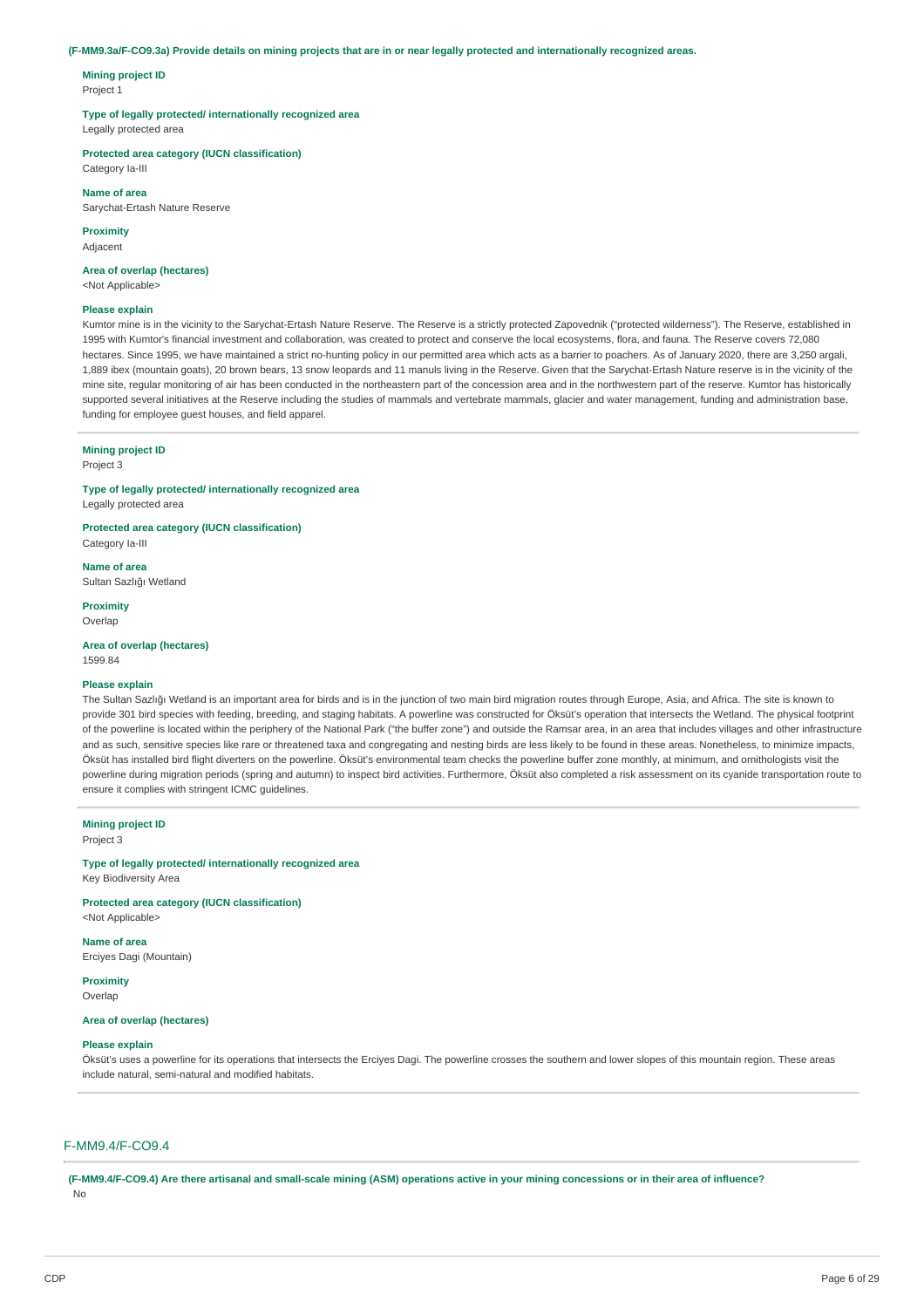# F-MM9.5/F-CO9.5

**(F-MM9.5/F-CO9.5) Have biodiversity-related issues led to detrimental impact(s) on your business in the reporting year?**

|      | - -<br>Biodiversity-related issues led to detrimental impacts on the business? |  |
|------|--------------------------------------------------------------------------------|--|
| Row: | ∃Nc.                                                                           |  |

# F-MM9.6/F-CO9.6

(F-MM9.6/F-CO9.6) In the reporting year, was your organization subject to any fines, enforcement orders, and/or other penalties for violation of biodiversity-related **regulation?**

|        | <b>Any penalties for</b><br><b>Violation of</b><br>biodiversity-related<br>regulation? | <b>Comment</b>                                                                                                                                                                                                                                                                                                                                                                                                                                                                                                                                                                              |
|--------|----------------------------------------------------------------------------------------|---------------------------------------------------------------------------------------------------------------------------------------------------------------------------------------------------------------------------------------------------------------------------------------------------------------------------------------------------------------------------------------------------------------------------------------------------------------------------------------------------------------------------------------------------------------------------------------------|
| Row No |                                                                                        | A financially substantive or significant fine/enforcement order/penalty did not occur the reporting year for Centerra. Centerra defines 'substantive strategic or financial impact' as any<br>financial (e.g. revenue or cost variance to budget) and/or operating impacts (e.g. shutdowns or impacts to production) to employee health and safety, the environment, local stakeholder<br>relations and reputation, legal and regulatory compliance that could adversely affect the Company's business operations, prospects, financial condition, results of operations, or cash<br>flows. |

## F10 Procedures

# F-MM10.1/F-CO10.1

(F-MM10.1/F-CO10.1) Have biodiversity impacts and risks of your mining projects been assessed before the project development stage?

| impacts and<br><b>Trisks</b><br>lassessed<br>before the<br>$ $ project<br>development<br>stage? | Biodiversity Please explain                                                                                                                                                                                                                                                                                                                                                                                                                                                                                                                                                                                                                                                                                                                                                                                                                                                                                                                                                                                                                                                                                                                                                                                                                                                                                                                                                                                                                        |
|-------------------------------------------------------------------------------------------------|----------------------------------------------------------------------------------------------------------------------------------------------------------------------------------------------------------------------------------------------------------------------------------------------------------------------------------------------------------------------------------------------------------------------------------------------------------------------------------------------------------------------------------------------------------------------------------------------------------------------------------------------------------------------------------------------------------------------------------------------------------------------------------------------------------------------------------------------------------------------------------------------------------------------------------------------------------------------------------------------------------------------------------------------------------------------------------------------------------------------------------------------------------------------------------------------------------------------------------------------------------------------------------------------------------------------------------------------------------------------------------------------------------------------------------------------------|
| Row Yes, in all<br>cases                                                                        | Across our operating sites, an environmental impact assessment (EIA) is completed during the permitting phase of the project. The EIA is completed in accordance with national legislation and<br>in certain cases, may be further supplemented by international standards. At Kumtor, the initial Environmental Assessment (1993/1994) was completed in line with the World Bank Directive<br>4.1. Kumtor's most recent version of its Environmental Assessment is aligned with the Kyrgyz Republic's legislation. At Mount Milligan, an Environmental Impact Assessment was completed in<br>2009 according to federal and provincial legislation. The EAC has been amended several times based on changes on site and the need for additional infrastructure (e.g., the water sourcing<br>infrastructure from Rainbow Creek and Philip Lake). The EA processes are also supported by project specific permitting and risk assessments through other government agencies. At Öksüt,<br>an Environmental and Social Impact Assessment (ESIA) was completed, assessing the biodiversity impacts and risks of the mining project. The ESIA was completed according to Turkish<br>legislation and then was supplemented with the requirements by the European Bank for Reconstruction and Development (EBRD) when project financing was established. Visit<br>https://www.ebrd.com/work-with-us/projects/esia/centerra-turkey.html for the full ESIA. |

### F-MM10.1a/F-CO10.1a

(F-MM10.1a/F-CO10.1a) Select the options that best describe your procedures for identifying and assessing biodiversity-related impacts and risks.

# **Mining project ID**

Project 1

# **Type of assessment**

Full-scale environmental and social impact assessment

### **Impacts considered**

Direct impacts Indirect impacts Cumulative impacts

# **Scope defined by**

Governmental agency requirements Lender requirements

# **Methods and tools**

Desk-based research Field surveys Expert consultation Stakeholder consultation/analysis

# **Aspects considered**

Threatened species Migratory species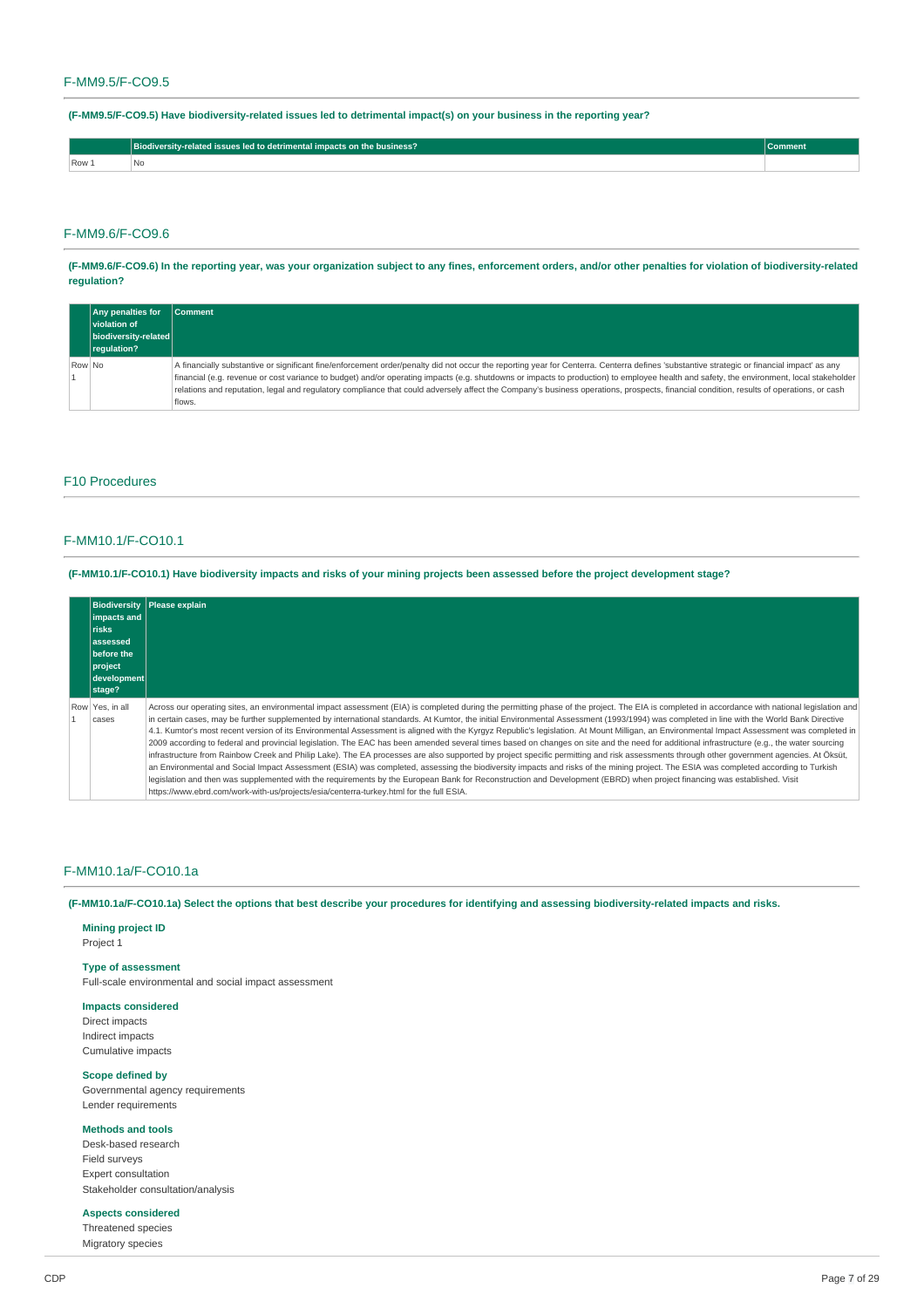Endemic species Protected areas Critical habitats Natural habitats Ecosystem services

**Baseline biodiversity data available?**

Yes

**Is the Environmental Impact Statement publicly available?** No

# **Please explain**

Kumtor's EIA was completed in 1994 and is not publicly available.

# **Mining project ID**

Project 2

# **Type of assessment**

Full-scale environmental and social impact assessment

#### **Impacts considered**

Direct impacts Indirect impacts Cumulative impacts

## **Scope defined by**

Governmental agency requirements

# **Methods and tools**

Desk-based research Field surveys Expert consultation Stakeholder consultation/analysis

## **Aspects considered**

Threatened species Migratory species Endemic species Natural habitats Ecosystem services

# **Baseline biodiversity data available?**

Yes

### **Is the Environmental Impact Statement publicly available?** Yes

**Please explain**

Mount Milligan's Environmental Impact Assessment Report is available here: https://iaac-aeic.gc.ca/052/details-eng.cfm?pid=39778. As part of its Environmental Impact Assessment, the potential environmental effects of the Mount Milligan Mine were considered, including physical, biological, and human environments, considering measures that are technically and economically feasible to prevent or reduce any potential adverse effects of the Project to an acceptable level. This included: biological components (fish; fish habitat and aquatic resources; wildlife and wildlife habitat; species at risk; vegetation and plant communities), physical components (surface water quality and sediment quality, hydrology and hydrogeology, air quality and climate; metal leaching and acid rock drainage, and terrain, soils and geology), and human components (current use of lands and resources for traditional purposes by Indigenous Peoples; effects on sustainable use of renewable resources; navigable waters; fisheries; human health; archaeological sites and cultural heritage, visual and aesthetic resources; and noise). In addition, stakeholder engagement and public participation was carried out during the various stages of the EA process, which included components lead by the Mine, the British Columbia Environmental Assessment Office (BC EAO), Responsible Authority and the Canadian Environmental Assessment Agency (CEA Agency). From the EIA, the Mount Milligan Mine committed to the Fish Habitat Mitigation and Compensation Plan, which is described in further detail in Section F-MM14.1a/F-CO14.1a.

### **Mining project ID**

Project 3

### **Type of assessment**

Full-scale environmental and social impact assessment

### **Impacts considered**

Direct impacts Indirect impacts Cumulative impacts

# **Scope defined by**

Governmental agency requirements Lender requirements Company own standards and/or policies

### **Methods and tools**

Desk-based research Field surveys Expert consultation Stakeholder consultation/analysis

# **Aspects considered**

Locational alternatives Threatened species Migratory species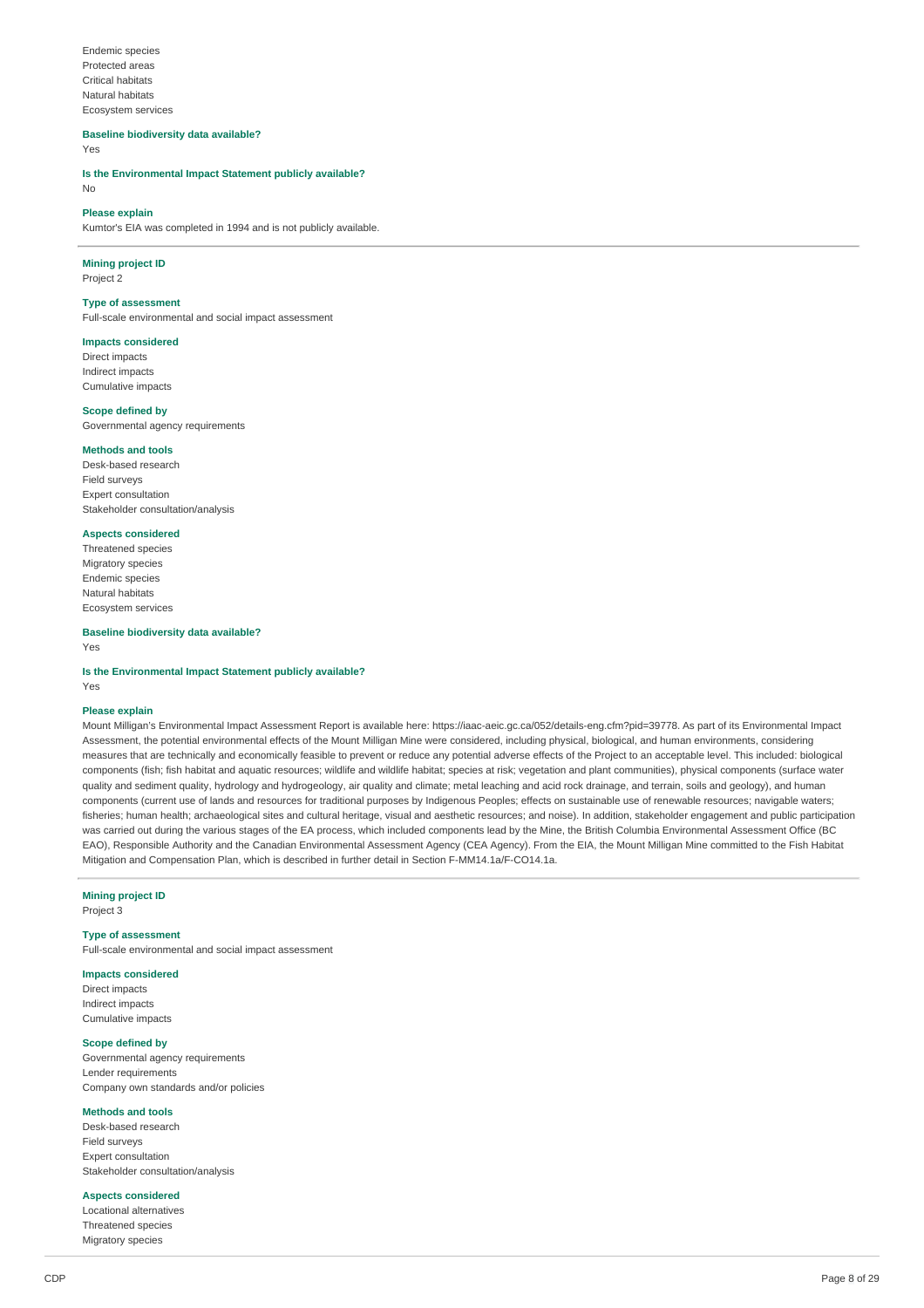# **Baseline biodiversity data available?**

Yes

**Is the Environmental Impact Statement publicly available?** Yes

## **Please explain**

Öksüt's Environmental and Social Impact Assessment is available to the public from the European Bank for Reconstruction and Development's website, located here: https://www.ebrd.com/work-with-us/projects/esia/centerra-turkey.html A national environmental impact assessment for the Öksüt Mine, as part of the Turkish Permitting process, was undertaken in 2014-15, and this was approved by the Ministry of Environment and Urban Planning. An Environmental and Social Impact Assessment (ESIA) was completed between 2015 - 2016 according to the requirements by the European Bank for Reconstruction and Development (EBRD) when project financing was established. Key impacts and risks considered included land acquisition and impacts on land users and livelihoods, impacts to biodiversity, water use, cyanide risks, impacts on surface and groundwater, emissions including dust, noise, worker and community health and safety risks, labour and contractor issues and site closure and rehabilitation planning. The ESIA identified that development of the mine will directly impact critical habitat for two plant species and the project's power line, which runs parallel to an existing power line, is adjacent to a protected wetland and Ramsar site. Biodiversity impacts will be mitigated through implementation of a biodiversity action plan (BAP) and offset strategy, which will ensure a net gain of species and habitats of conservation importance. Specific actions include, among others: the salvage and translocation of flora species of conservation importance from the mine site; conservation of on-site vegetation; seed collection and flora cultivation; and the installation of bird diverters on the power line together with additional bird surveys along the power line route.

## F-MM10.2/F-CO10.2

(F-MM10.2/F-CO10.2) Does your organization undertake a corporate-level procedure to assess biodiversity-related risks to your business?

|         | <b>Is there a</b><br><b>procedure</b><br>to assess<br>biodiversity-<br><b>related</b><br><b>Trisks?</b> | <b>Comment</b>                                                                                                                                                                                                                                                                                                                                                                                                                                                                                                                                                                                                                                                                                                                                                                                                                                                                                                                                                                                                                                                                                                                                              |
|---------|---------------------------------------------------------------------------------------------------------|-------------------------------------------------------------------------------------------------------------------------------------------------------------------------------------------------------------------------------------------------------------------------------------------------------------------------------------------------------------------------------------------------------------------------------------------------------------------------------------------------------------------------------------------------------------------------------------------------------------------------------------------------------------------------------------------------------------------------------------------------------------------------------------------------------------------------------------------------------------------------------------------------------------------------------------------------------------------------------------------------------------------------------------------------------------------------------------------------------------------------------------------------------------|
| Row Yes |                                                                                                         | Site-specific environmental risks are assessed by site teams and key risks are inputted into Centerra's site-level risk register [a part of Centerra's Enterprise Risk Management program (ERM)]<br>and shared with the VP, Risk and Insurance, and the senior leadership team. The ERM program is overseen by the Board of Directors through the Risk Committee. Centerra's Corporate VP,<br>Risk & Insurance is responsible for providing the requisite tools, quidance, oversight, and strategic direction for the ERM program. The VP, Risk & Insurance prepares and presents a quarterly<br>report for the Risk Committee on the key strategic, operational, project, and exploration risks, as well as emerging risks. As required, the presented risks may include biodiversity-related issues.<br>In addition, on a quarterly basis, general and site-specific environmental risks and issues are presented to the Sustainable Operations Committee by the VP, Security, Sustainability, and<br>Environment as needed. Topics for inclusion include environmental incidents, closure plans, status of any EIA / ESIAs, water management plans, etc. |

### F-MM10.2a/F-CO10.2a

(F-MM10.2a/F-CO10.2a) Select the options that best describe your procedure for identifying and assessing biodiversity-related risks.

### **Row 1**

### **Risk assessment procedure**

Assessed as part of other company-wide risk assessment system

### **Frequency of assessment**

Other, please specify

### **How far into the future are risks considered?**

> 6 years

## **Tools and methods used to identify and assess risks**

Internal company methods External consultants National specific tools and databases

### **Please explain**

Centerra Gold's procedure for identifying and assessing biodiversity-related risks takes place at both a corporate and site-level. The sites update their site risk assessments at minimum monthly and complete quarterly reporting as part of Centerra's Board Risk Committee reporting. Each site's activities and focus areas (areas of potential risk) are determined by the: 1. Findings of third-party environmental and social impact assessments (ESIAs) or environmental impact assessments (EIAs). 2. Environmental requirements set out by our financiers like the European Bank for Reconstruction and Development (EBRD). 3. Internal identification of Significant Environmental Aspects (SEAs) that are required to meet legal compliance and environmental performance objectives. Key SEAs include: Waste and hazardous materials; Biodiversity; Air quality; Water management; Energy and emissions; and Mine closure and reclamation. Once the key focus areas are identified, each site develops an environmental management system (EMS) to manage these topics. The Kumtor and Öksüt sites have implemented an ISO 14001-aligned EMS and Mount Milligan intends to work towards the implementation of an 14001 ISO-aligned EMS. Each site-specific EMS has been designed to include scheduled monitoring, engineering, administrative controls, and internal and external reporting. Centerra has implemented an Enterprise Risk Management (ERM) program to ensure risk-informed decision making. The program is based on leading international risk management standards such as ISO 31000 and COSO as well as industry best practices. It employs both a bottom-up and top-down approach to identify and address risks from all sources that threaten the achievement of our objectives. Each operating site and project are responsible for identifying, assessing, treating, and monitoring risk. Efforts to mitigate risks are coordinated by appointed "Risk Champions" who facilitate the process to ensure consistency and continuity. We work to reduce our impact on the environment by adopting best available technologies economically achievable, focusing on automation and proactive collaboration with key stakeholders and local and indigenous communities. Finally, in 2019, we introduced a company-wide governance process to strengthen our internal procedures related to permitting compliance and related environmental obligations.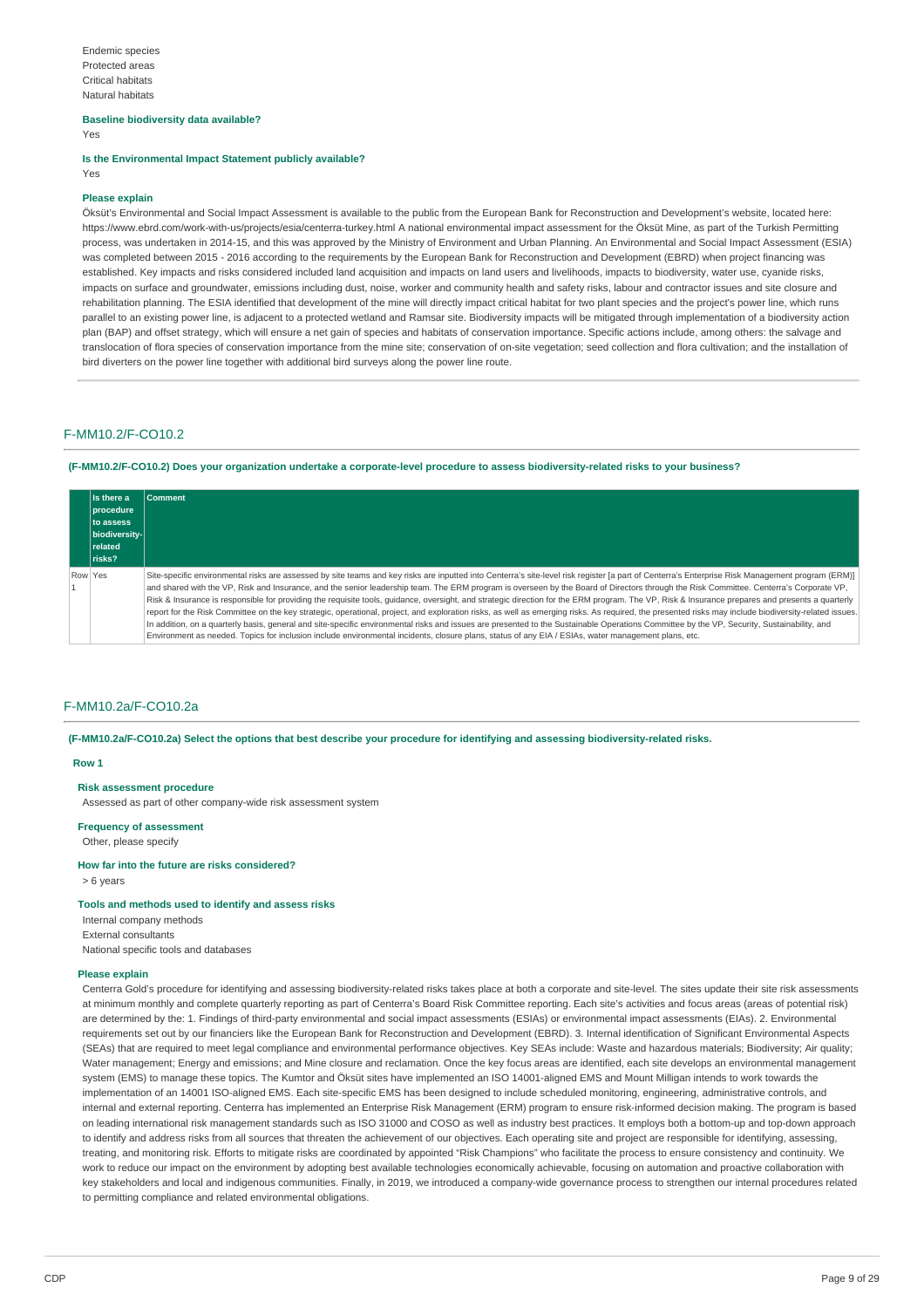# F-MM10.2b/F-CO10.2b

|                                                    |                                    | Relevance Please explain                                                                                                                                                                                                                                                                                                                                                                                                                                                                                                                                                                                                                                                                                                                                                                                                                                                                                                                                                                                                                                                  |
|----------------------------------------------------|------------------------------------|---------------------------------------------------------------------------------------------------------------------------------------------------------------------------------------------------------------------------------------------------------------------------------------------------------------------------------------------------------------------------------------------------------------------------------------------------------------------------------------------------------------------------------------------------------------------------------------------------------------------------------------------------------------------------------------------------------------------------------------------------------------------------------------------------------------------------------------------------------------------------------------------------------------------------------------------------------------------------------------------------------------------------------------------------------------------------|
|                                                    | &<br>inclusion                     |                                                                                                                                                                                                                                                                                                                                                                                                                                                                                                                                                                                                                                                                                                                                                                                                                                                                                                                                                                                                                                                                           |
| Deforestation                                      | Relevant.<br>always<br>included    | As mining is a high-footprint industry, impacts of deforestation and forest degradation are considered in a biodiversity-related risk assessment. Centerra's mining sites include a land<br>reclamation program as part of the mining life cycle.                                                                                                                                                                                                                                                                                                                                                                                                                                                                                                                                                                                                                                                                                                                                                                                                                         |
| Legally<br>protected<br>areas                      | Relevant.<br>always<br>included    | Two of Centerra's operating sites, Kumtor in the Kyrgyz Republic and Öksüt, in Turkey, are within proximity of a legally protected area. As these areas intersect or are adjacent to our<br>operations, the legally protected areas are considered in the biodiversity-related risk assessment, including flora and fauna directly, indirectly, and cumulative impacts.                                                                                                                                                                                                                                                                                                                                                                                                                                                                                                                                                                                                                                                                                                   |
| Internationally<br>recognized<br>areas             | Relevant.<br>always<br>included    | One of Centerra's operating sites, Öksüt, in Turkey, is within proximity of an internationally recognized area. The powerline used intersects with the Sultan Sazlığı National Park and the<br>Erciyes Mountain Key Biodiversity Area. Approximately 10km (or 28 poles) of the Öksüt Mine site is within the Buffer Zone of the Sultan Sazlığı National Park and outside the Ramsar<br>area, therefore outside the most sensitive areas. As the mine is within proximity, the internationally recognized area is considered in the biodiversity-related risk assessment, including the<br>flora and fauna directly, indirectly, and cumulatively impacted.                                                                                                                                                                                                                                                                                                                                                                                                                |
| Threatened,<br>migratory and<br>endemic<br>species | Relevant,<br>always<br>included    | As part of the Environmental Impact Assessment and Biodiversity Action Plans, natural habitats, and their species – endemic, migratory, threatened, and endangered – are always<br>included in all biodiversity-related risk assessments.                                                                                                                                                                                                                                                                                                                                                                                                                                                                                                                                                                                                                                                                                                                                                                                                                                 |
| Ecosystem<br>services                              | Relevant,<br>sometimes<br>included | Ecosystem services are considered in biodiversity-related risk assessments as appropriate. The effect of mine operations on ecosystem services varies widely, depending on the regional<br>site in question. Some sites, such as Kumtor, are quite remote (80 km from the nearest village) and there is limited scope for the operations to negatively impact ecosystem services.<br>Whereas at the Mount Milligan Mine, ecosystem services were considered as part of the environmental impact assessment (and continue to be considered) in relation to Indigenous<br>communities rights.                                                                                                                                                                                                                                                                                                                                                                                                                                                                               |
| Regulation                                         | Relevant,<br>always<br>included    | Centerra's global operations comply with regional / national environmental regulations specific to the site and country of operation. Centerra's Board has also adopted its International<br>Business Conduct Policy which is Centerra's anti-corruption policy.                                                                                                                                                                                                                                                                                                                                                                                                                                                                                                                                                                                                                                                                                                                                                                                                          |
| Indigenous<br>peoples                              | Relevant,<br>always<br>included    | Centerra's Mount Milligan Mine operates in British Columbia, Canada. Mount Milligan is located within the traditional territories of several Indigenous groups. We work in partnership and<br>close cooperation with Indigenous Peoples to ensure effective representation and input of Indigenous groups on our proposed activities and to incorporate Traditional Ecological<br>Knowledge into our biodiversity, reclamation, and environmental stewardship planning. For example, Mount Milligan completes annual fall fish enumeration studies at Phillip Creek and<br>Rainbow Creek. These studies help us assess impacts on the mountain whitefish population in these waterbodies from medium-term operational water withdrawals. Mountain whitefish,<br>which are valued by local Indigenous groups as sport fish, lay eggs that incubate over winter and are thus, susceptible to effects of decreasing lake water levels during winter months.                                                                                                                  |
| Local<br>communities                               | Relevant.<br>always<br>included    | Centerra is committed to respecting the rights, cultures, and traditions of the local communities and Indigenous groups where we operate and engaging in a transparent, consistent, and<br>accessible manner to build strong and resilient relationships. Centerra is committed to creating and equitably sharing economic and social value in the countries and communities where<br>we operate. Economic value may include direct contributions to national and regional governments, employee wages, direct and indirect taxes, and mandatory payments, purchases of<br>local goods and services, and strategic community investment programs. These investments contribute toward securing and helping us maintain our social license to operate in the<br>communities where we operate.                                                                                                                                                                                                                                                                              |
| Other, please<br>specify                           | Relevant.<br>always<br>included    | In addition to the biodiversity-related issues listed above, Centerra also considers the impact of forest fires and water quality and access in its biodiversity-related assessments. Centerra<br>considers how increases in extreme weather as a result of climate change could impact its operations. For example, the Mount Milligan site is affected by changes in precipitation<br>patterns and intensity, including drier conditions that may increase the risk of forest fires. In addition, Centerra considers the impacts of water quality and water access on biodiversity.<br>For example, Mount Milligan completes annual fall fish enumeration studies at Phillip Creek and Rainbow Creek. These studies help us assess impacts on the mountain whitefish<br>population in these waterbodies from medium-term operational water withdrawals. Mountain whitefish, which are valued by local Indigenous groups as sport fish, lay eggs that incubate<br>over winter and are thus, susceptible to effects of decreasing lake water levels during winter months. |

# F-MM10.2c/F-CO10.2c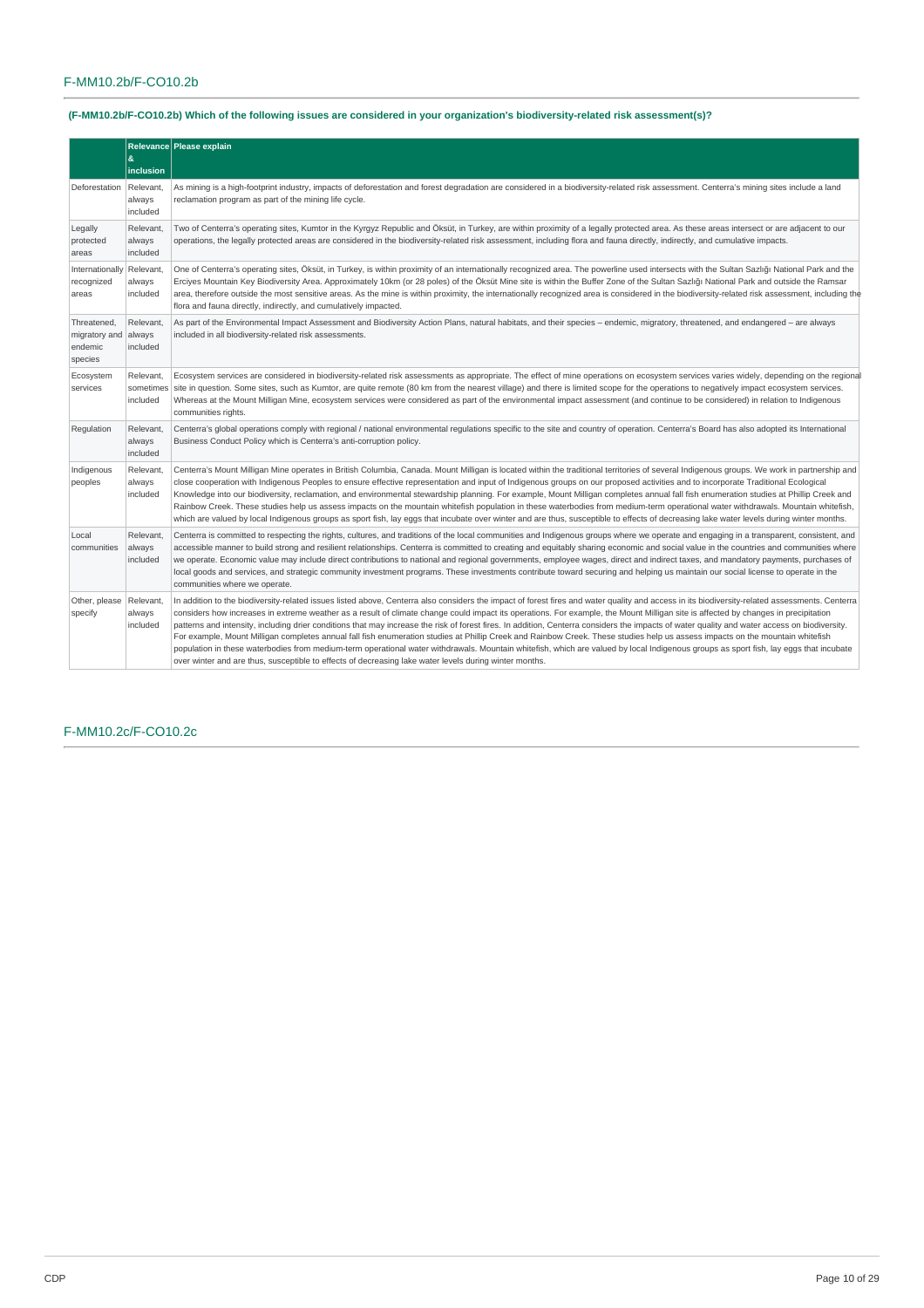#### (F-MM10.2c/F-CO10.2c) Which of the following stakeholders are considered in your organization's biodiversity-related risk assessments?

|                                             | &<br>inclusion                     | Relevance Please explain                                                                                                                                                                                                                                                                                                                                                                                                                                                                                                                                                                                                                                                                                                                                                                                                                                                                                                                                                                                                                                                                                                                                                                                                             |
|---------------------------------------------|------------------------------------|--------------------------------------------------------------------------------------------------------------------------------------------------------------------------------------------------------------------------------------------------------------------------------------------------------------------------------------------------------------------------------------------------------------------------------------------------------------------------------------------------------------------------------------------------------------------------------------------------------------------------------------------------------------------------------------------------------------------------------------------------------------------------------------------------------------------------------------------------------------------------------------------------------------------------------------------------------------------------------------------------------------------------------------------------------------------------------------------------------------------------------------------------------------------------------------------------------------------------------------|
| Customers                                   | Relevant,<br>always<br>included    | There has been a global increased expectation on refineries to understand the conditions in which their purchased gold is mined. Through our commitment to the World Gold Council's<br>Responsible Gold Mining Principles (RGMPs), we demonstrate to the downstream gold supply chain, that our gold is mined according to best environmental practices. Specifically, the<br>RGMPs hold Centerra accountable to environmental stewardship, managing biodiversity, ensuring all wastes and tailings are in alignment with best practices, and using resources and<br>land efficiently.                                                                                                                                                                                                                                                                                                                                                                                                                                                                                                                                                                                                                                               |
| Employees                                   | Relevant,<br>always<br>included    | Operating with a 'zero harm' health and safety (H&S) approach is fundamental to our commitment to being a responsible miner and maintaining our employee's trust. This includes<br>protecting the air quality at site by meeting air quality requirements.                                                                                                                                                                                                                                                                                                                                                                                                                                                                                                                                                                                                                                                                                                                                                                                                                                                                                                                                                                           |
| Investors                                   | Relevant,<br>always<br>included    | We engage directly and indirectly (through ESG Rating Agencies) with the investor community to ensure that our ESG strategy meets investor expectations. Increasingly, investors are<br>concerned with the risks and opportunities posed by biodiversity issues and seek disclosure from companies on how they are managing these risks. Our ESG reports are aligned with<br>the Sustainability Accounting Standard Board (SASB) framework. This is the ESG reporting framework preferred by our institutional investors because it provides consistency and<br>comparability in their investment analysis and focuses on material ESG factors.                                                                                                                                                                                                                                                                                                                                                                                                                                                                                                                                                                                      |
| Local<br>communities                        | Relevant,<br>always<br>included    | Centerra has a responsibility to develop and maintain relationships with host communities; two-way engagement and dialoque build trust and foster genuine collaboration with local<br>communities. Local communities also have a unique and knowledgeable perspective on the ecosystem services and species that provide their community with resources and its people<br>with a strong livelihood. Stakeholder concerns that are considered include employment opportunities, environmental impacts of the mine, community support and donations, and effects<br>on water resources.                                                                                                                                                                                                                                                                                                                                                                                                                                                                                                                                                                                                                                                |
| Indigenous<br>peoples                       | Relevant,<br>always<br>included    | Centerra's Mount Milligan Mine operates in British Columbia, Canada. Mount Milligan is located within the traditional territories of several Indigenous groups. We work in partnership and<br>close cooperation with Indigenous Peoples to ensure effective representation and input of Indigenous groups on our proposed activities and to incorporate Traditional Ecological<br>Knowledge into our biodiversity, reclamation, and environmental stewardship planning.                                                                                                                                                                                                                                                                                                                                                                                                                                                                                                                                                                                                                                                                                                                                                              |
| <b>NGOs</b>                                 | Relevant,<br>sometimes<br>included | In the Kyrgyz Republic, biodiversity conservation academic groups and NGOs are important stakeholders. These include Fauna & Flora International, the Snow Leopard Trust, World<br>Wide Fund for Nature, and Naturschutzbund Deutschland with whom the Mine has worked previously.                                                                                                                                                                                                                                                                                                                                                                                                                                                                                                                                                                                                                                                                                                                                                                                                                                                                                                                                                   |
| Regulators                                  | Relevant,<br>always<br>included    | The regulatory environment is a key consideration. Maintaining strict adherence to regulations is a continuous process. Although each operating jurisdiction is unique, the areas usually<br>considered are waste rock management, tailings dam management, impacts on glaciers/forests/lakes, floods, water sourcing, and mine closure. For example, at the Kumtor Mine, in the<br>Kyrgyz Republic, the State Agency of Environmental Protection and Forestry is a key stakeholder. This agency includes several departments, including Natural Reserves and National<br>Parks, Department of Hunting Control, and Regulation of Hunting Resources Population. Inspections at the mine site are carried out by the State Inspectorate for Environmental and<br>Technical Safety.                                                                                                                                                                                                                                                                                                                                                                                                                                                    |
| Suppliers                                   | Relevant,<br>always<br>included    | Centerra's Supplier Code of Conduct mandates that suppliers operate in an environmentally responsible and efficient manner to minimize adverse impacts on the environment. Further,<br>the Code stipulates that all Centerra suppliers shall comply with all applicable environmental laws and relevant requlations.                                                                                                                                                                                                                                                                                                                                                                                                                                                                                                                                                                                                                                                                                                                                                                                                                                                                                                                 |
| Other<br>stakeholders,<br>please<br>specify | Relevant,<br>sometimes<br>included | Project financiers, such as the European Bank for Reconstruction and Development (EBRD), are relevant and sometimes considered in our organization's biodiversity-related risks<br>assessment. For example, in 2016, Centerra announced that it had secured US \$75 million in senior secured project financing loan from the European Bank for Reconstruction and<br>Development (EBRD). As per the requirements of the loan, Öksüt developed a formalized and participatory environmental and social impact assessment (ESIA). The ESIA built upon an<br>already approved local EIA and included a suite of management and monitoring plans. Key impacts and risks considered included land acquisition and impacts on land users and<br>livelihoods, impacts to biodiversity, water use, cyanide risks, impacts on surface and groundwater, emissions including dust, noise, worker and community health and safety risks, labour<br>and contractor issues and site closure and rehabilitation planning. On January 30, 2020, our Turkish subsidiary that owns the Öksüt Mine, repaid its Öksüt Project financing facility,<br>despite this OMAS plans to remain in compliance with EBRD Performance Requirements moving forward. |

# F-MM10.3/F-CO10.3

**(F-MM10.3/F-CO10.3) Do you adopt biodiversity action plans to manage your impacts on biodiversity?** Yes

### F-MM10.3a/F-CO10.3a

#### (F-MM10.3a/F-CO10.3a) Describe your criteria for defining which sites are required to produce biodiversity action plans.

Each site varies in the criteria required to produce biodiversity action plans. Within Centerra, the three main operational sites, Kumtor, Öksüt and Mount Milligan, have slightly varied criteria. Kumtor and Öksüt have developed and maintain a biodiversity management plan which outlines their approach to managing biodiversity risks, including a governance framework, monitoring procedures and KPIs that performance is measured against. Mount Milligan has stand-alone topic specific plans that together make-up the main components of a comprehensive biodiversity plan, including wildlife management, fisheries management, cultural heritage plan, invasive plant management, landscape, soil and vegetation management and reclamation plan.

The criteria considerations are below:

National legislation and governmental regulations are two criteria that determine if a site will have a biodiversity action plan. In B.C., this means complying with the*Water* • Protection Act, Water Sustainability Act, Environmental Management Act, Fish Protection Act. In Turkey, environmental legislation such as Environmental Law No. 2872, *Mines Law No. 3212, Forest Law No. 6831, Regulation on Environmental Impact Assessment*, are complied with.

• Sites that have migratory, threatened, and endangered species will assess these species in its respective environmental impact assessment.

Lender requirements: Lenders such as the European Bank for Development and Reconstruction have comprehensive environmental requirements. •

International best practices and frameworks: Centerra aligns its operations and activities to international best practices, notably the International Council on Mining and • Metals Mining Principles, and the World Gold Council's *Responsible Gold Mining Principles*. These principles require its members to fulfil requirements regarding Risk Management (ICMM Principle 4); Environmental Performance (ICMM Principle 6); Conservation of Biodiversity (ICMM Principle 7); Environmental Stewardship (RGMP

Principle 8); and Biodiversity, Land Use and Mine Closure (RGMP Principle 9). Proximity to KBAs: Centerra recognizes land in proximity to ecological value as a criterium for a biodiversity action plan. For example, Centerra's Kumtor Mine site in the •

Kyrgyz Republic is in the vicinity of a nature reserve, the Sarychat-Ertash Nature Reserve. In Turkey, the Öksüt Mine is within proximity to Ramsar sites, key biodiversity areas, etc. These areas host vulnerable, migratory, threatened, and/or endangered species; due to the presence of these populations, a biodiversity action plan has been developed and implemented.

Site Infrastructure: Tailings Storage Facilities (TSF) qualify as a criterium for a biodiversity action plan and environmental/ecosystem monitoring. To protect the wildlife and • native plant species surrounding the TSFs, a plan is developed and implemented.

Individual sites have different requirements and criteria with respect to developing a biodiversity action plan. Centerra Gold is working towards establishing company-wide best practices related to environment and biodiversity that hold all sites accountable to the same requirements.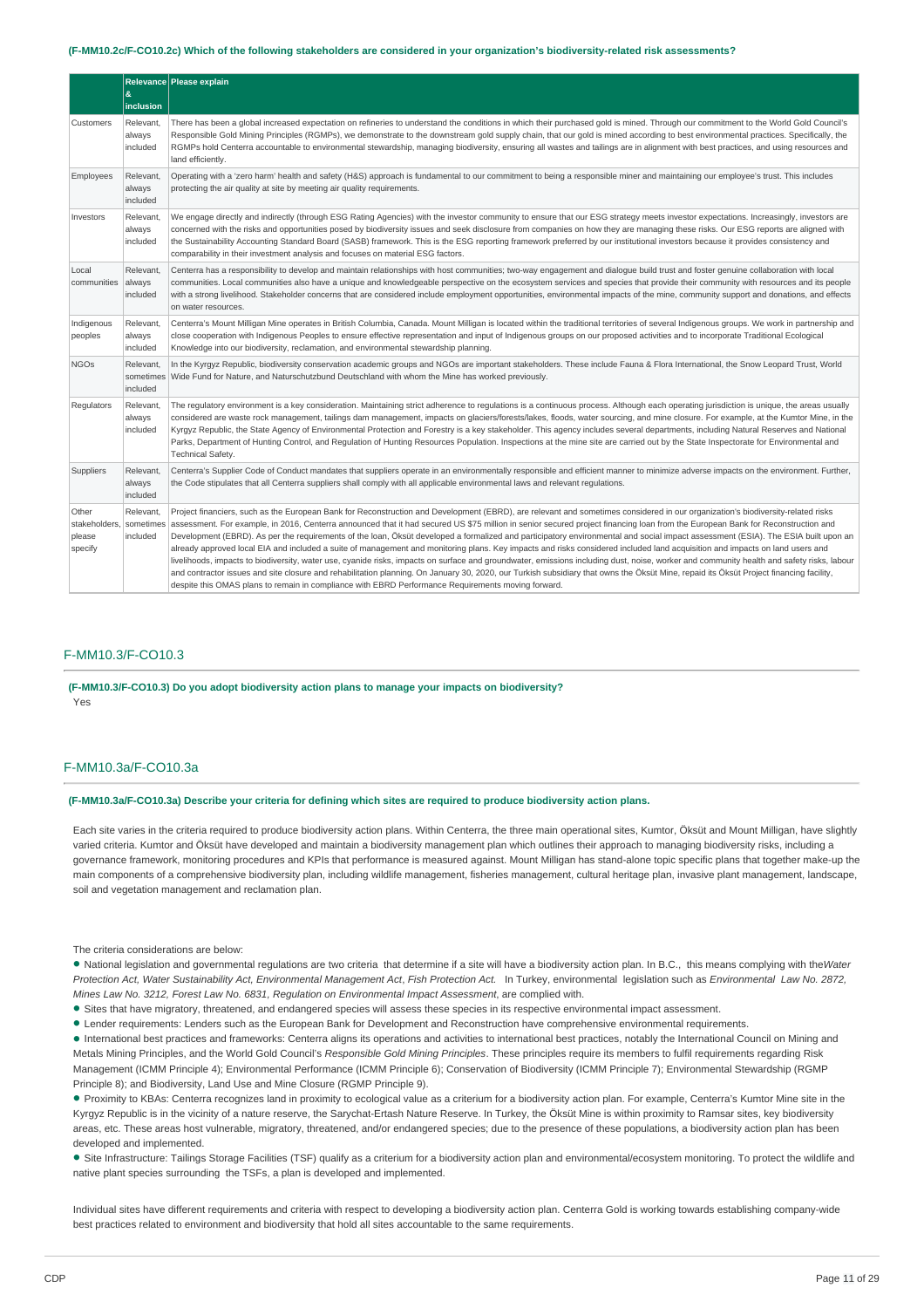# F-MM11.1/F-CO11.1

(F-MM11.1/F-CO11.1) Have any of your projects caused, or have the potential to cause, significant adverse impact(s) on biodiversity?

|     | $\mid$   Any projects caused, or have the potential to cause, significant adverse impact(s) on biodiversity? $\mid$ |  |  |  |
|-----|---------------------------------------------------------------------------------------------------------------------|--|--|--|
| Row | v.                                                                                                                  |  |  |  |

F-MM11.1a/F-CO11.1a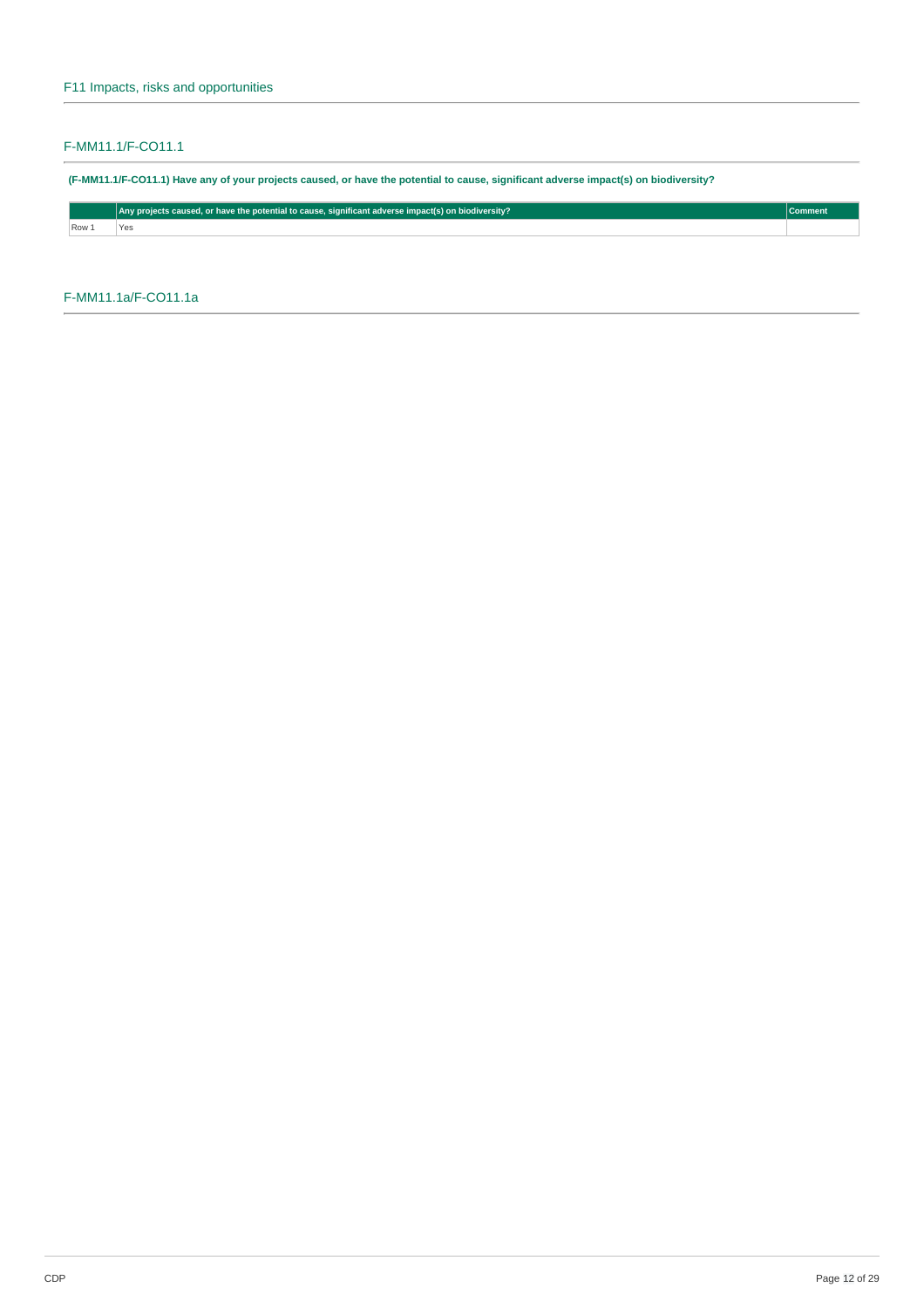#### (F-MM11.1a/F-CO11.1a) For your disclosed mining projects, provide details of the significant adverse impacts on biodiversity, with the respective response.

**Mining project ID** Project 1

# **Type of impact**

Direct

#### **Impact**

Conversion and/or degradation of natural habitats (other than forests)

### **Description of the impact**

This answer is for all projects covered under this disclosure. Direct plant mortality has occurred from site clearing, soil salvage and stockpiling activities, as well as dust generation, at all three operating sites. This is an expected outcome of mining activities. At Mount Milligan, of the five plant communities at risk within Mount Milligan's footprint, only one plant community is likely to be affected, the Slender sedge – Common hook-moss community. At Kumtor, there are 205 species of vascular plants, belonging to 33 families, of which 8 were noted to be endemic to the Tien Shan Mountains. At Öksüt, 397 taxa from 60 plant families were identified based on field surveys conducted in 2009 and 2015. Of the species identified 53 are considered endemic of Turkey; of these taxa 48 are widespread endemic and 5 are regional endemic.

#### **Consequence**

Please select

**Likelihood**

Please select

#### **Describe response**

Generally, across all our operating sites, specific mitigation measures are implemented to avoid the loss of any rare plant species. These relate to: 1. Monitoring and equipping the Environmental Teams with species-specific plant identification information; 2. Salvaging and relocating any vulnerable or endangered flora species. At Mount Milligan, effects to vegetation and plant communities created during construction and operations are predicted to be reversed for much of the mine site by reclamation activities during both progressive reclamation and closure, although the composition and structure of restored habitats will likely be substantially different from that which existed before mining due to the presence of new landforms created by mining activities and the incorporation of end-land use planning initiatives. To mitigate the effects on plant species traditionally used by Indigenous Peoples, during Decommissioning and Closure, our reclamation will include replanting native plants, including those plant species used for traditional purposes by Indigenous Groups. At Mount Milligan, we collect native seeds with collaboration from indigenous community members for future reclamation and closure efforts especially around riparian areas, as these can be important as a key habitat for many species of plants and animals. Refer to Section F-MM14.4a/ F-CO14.4a for further information on Mount Milligan's progressive reclamation activities. At Öksüt, on-site conservation of vulnerable flora species is provided by setting aside specific fenced areas where soil and vegetation will be preserved, and access will not be permitted. In addition, vulnerable flora individuals directly impacted by the project are identified and salvaged. The salvaged individuals will be temporarily grown in a greenhouse by an ecologist. To ensure dust during construction activities does not harm the vulnerable flora species, dust accumulation will be monitored in both areas characterized by vulnerable flora species on-site and within 100m from the facilities. If excessive dust accumulation or stress signs are noticed, additional location specific mitigation measures will be applied (e.g., additional dust management measures, temporary dust screens, water spray to clean plants). Refer to Section F-MM14.1a/F-CO14.1a for further information on Öksüt's Biodiversity Offset Management Plan.

**Mining project ID**

Project 1

# **Type of impact**

Indirect

### **Impact**

Fragmentation of ecosystems

# **Description of the impact**

This answer is for all projects covered under this disclosure. The presence of mine facilities and new linear infrastructure (including roads, electric power lines and fences) will cause habitat fragmentation for terrestrial species (fauna) within the study area. The level of fragmentation depends on the mobility and on the sensitivity of the species to anthropic disturbance.

## **Consequence**

Please select

**Likelihood**

# Please select

# **Describe response**

Across our operating sites, we apply the mitigation hierarchy. At the Öksüt and Mount Milligan sites, avoidance measures have been considered particularly during the design of the facilities. General examples of avoidance measures include minimizing the footprint of individual facilities; minimizing the length of internal roads; fencing the mining areas within the permitted area to reduce the risk of footprint creep; using existing external roads and disturbance corridors; and, instituting a "no fishing and hunting" policy at sites (which is also a policy at the Kumtor Mine). Second, where feasible, our practices include direct translocation or seeding for wild stock populations of vulnerable flora. Refer to Section F-MM14.1a/F-CO14.1a for more information on Öksüt's ongoing offset activities and its Biodiversity Management Plan. Across Centerra, we strive to reclaim portions of mine sites that are no longer required for current mining operations. Rehabilitation measures may include the stripping and safe storage of fertile topsoil, to use for progressive reclamation, and progressive restoration of areas no longer required for operations. Refer to Section F-MM14.1a/F-CO14.1a for information on Mount Milligan's progressive reclamation activities.

## F-MM11.2/F-CO11.2

(F-MM11.2/F-CO11.2) Have vou identified any biodiversity risks with the potential to have a substantive financial or strategic impact on your business? Yes

## F-MM11.2a/F-CO11.2a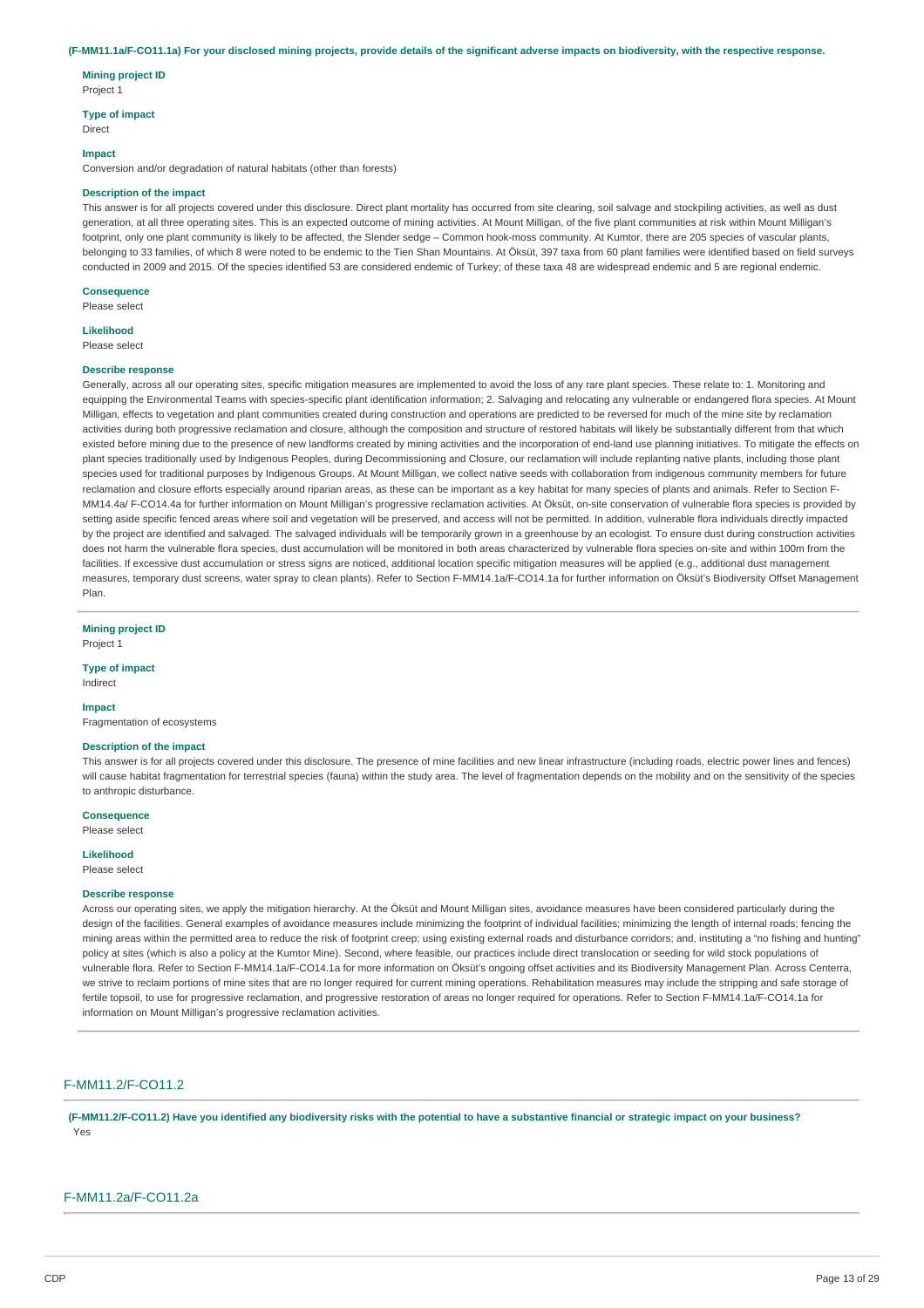#### **(F-MM11.2a/F-CO11.2a) How does your organization define substantive impact on your business?**

Centerra defines 'substantive strategic or financial impact' as any financial (e.g. revenue or cost variance to budget) and/or operating impacts (e.g. shutdowns or impacts to production) to employee health and safety, the environment, local stakeholder relations and reputation, legal and regulatory compliance that could adversely affect the Company's business operations, prospects, financial condition, results of operations, or cash flows.

# F-MM11.2b/F-CO11.2b

(F-MM11.2b/F-CO11.2b) For your disclosed mining projects, provide details of risks identified with the potential to have a substantive financial or strategic impact **on your business, and your response to those risks.**

**Type of risk** Physical

**Primary risk driver**

Other physical driver, please specify (Cyanide-related biodiversity impacts)

**Primary potential impact** Fines, penalties or enforcement orders

**Magnitude of the potential impact** Please select

**Likelihood** Please select

#### **Where does the risk driver occur?**

Selected mines, business units or geographies only

**Mining project ID**

Project 1 Project 3

## **Company-specific description**

The Kumtor and Öksüt Mines use cyanide. Cyanide is a hazardous chemical, and a spill could have short-term, direct impacts, or cumulative, long-term impacts on water and soil, vegetables and plants, fish populations, wildlife, human health, and the livestock that graze in the spill area. Water and soils subject to a spill could accumulate cyanide concentration levels that are poisonous for animals that drink the water and plant species growing in the soil. Fish populations exposed to a cyanide spill could bioaccumulate or accumulate within fish. Birds relying on local water sources that have been subject to a spill could also be negatively or fatally impacted. Flora and fauna species are vulnerable to a cyanide spill in the area, depending on the severity, scope, and duration of the spill.

# **Timeframe**

Current - up to 1 year

# **Primary response to risk**

Implementation of environmental best practices in direct operations

#### **Description of response**

The Cyanide Code is recognized as international best practice and helps protect human health and reduce the potential for environmental impacts. Companies that become signatories to the Cyanide Code must have their operations audited by an independent third party every 3 years to demonstrate compliance. The Kumtor Mine is certified by the ICMC for transportation of cyanide from the Balykchy Marshalling Yard to the mine site, with its current certification expiring three years from December 18, 2018. The Öksüt Mine uses a sodium cyanide (NaCN) to extract gold. The processing operation at the site was designed to utilize the state-of-the-art NaCN storage and handling system offered by German supplier CyPlus GmbH. Their proprietary CyPlus® SLS (Solid to Liquid System) was selected to minimize risks associated with the transportation and handling of sodium cyanide. In June 2018, CyPlus® GmbH's Wesseling cyanide plant passed its fifth certification in accordance with the ICMC. In 2020, Öksüt completed a gap assessment that included a review of activities and practices concerning the acquisition of cyanide; responsible transportation; handling and storage; usage; decommissioning planning; workers safety; emergency planning and community engagement. On June 26, 2020, Öksüt became a signatory to the Cyanide Code, beginning the certification process. Öksüt will complete the verification and audit process within three years of the certification date.

**Type of risk** Physical

#### **Primary risk driver**

Other physical driver, please specify (Tailings-related biodiversity impacts)

**Primary potential impact** Fines, penalties or enforcement orders

**Magnitude of the potential impact** Please select

**Likelihood** Please select

#### **Where does the risk driver occur?**

Selected mines, business units or geographies only

**Mining project ID** Project 1

Project 2

### **Company-specific description**

A tailings dam collapse would have significant impacts on the local biodiversity at both the Mount Milligan Mine site in Canada and Kumtor Mine Site in the Kyrgyz Republic. The spread of tailings and hazardous waste into the local watershed could have significant downstream effects, immediately impacting mammals, fish, reptiles, birds, insects, infiltrate soils, and potentially affect the ecosystem. The pollution could impact sensitive species, migratory species and impact the populations of endangered or threatened species in the area. Water quality could be compromised throughout the area, and due to the extensive network of rivers and lakes, the downstream effects could be widespread.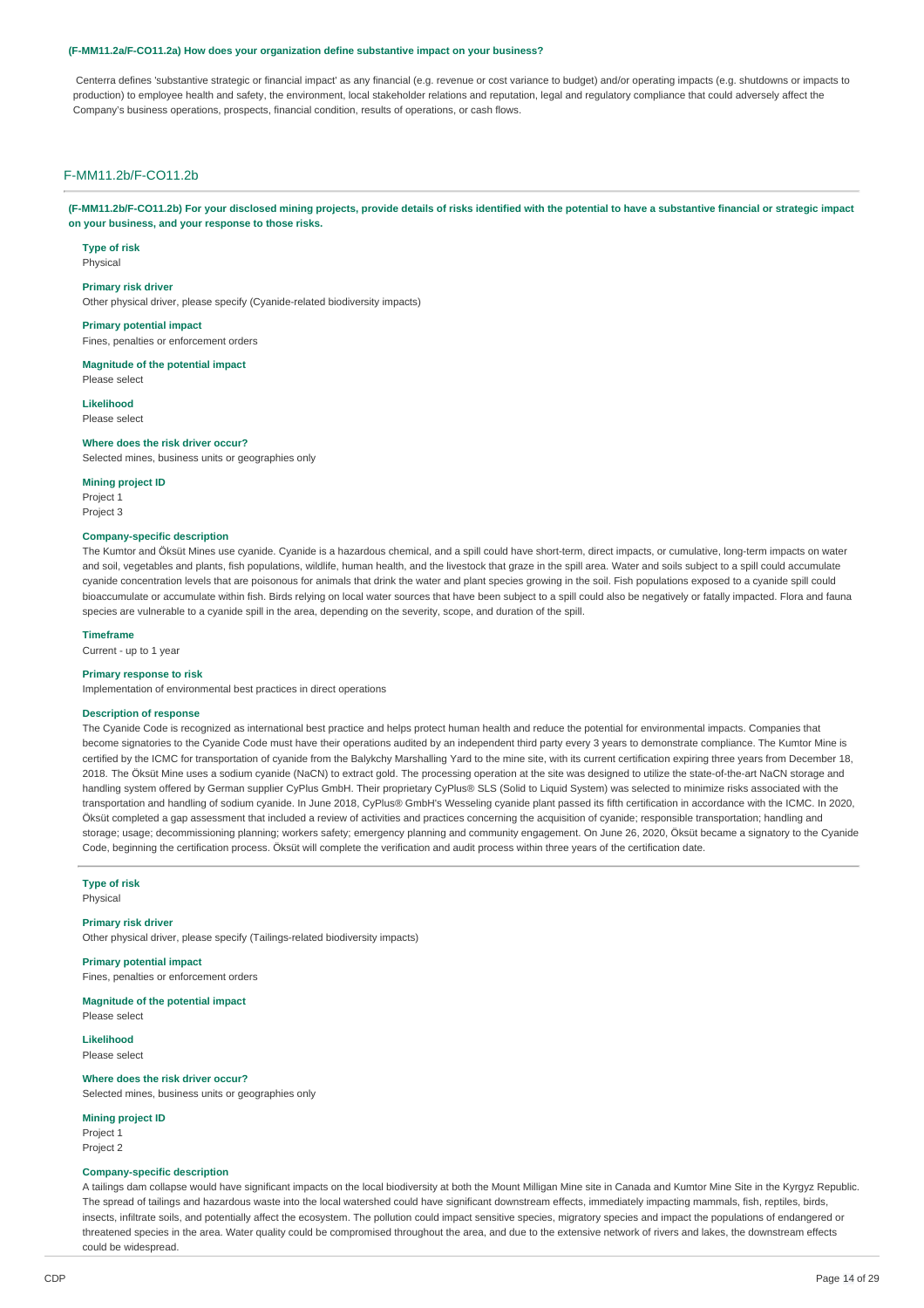Current - up to 1 year

#### **Primary response to risk**

Implementation of environmental best practices in direct operations

### **Description of response**

Centerra's Tailings Storage Facilities (TSFs) are managed to maintain structural performance and ensure worker, environmental and public safety. Centerra's TSFs, including the Centreline design TSF at Mount Milligan, are designed in accordance with all applicable dam safety regulations and requirements. In addition, operation of the TSFs is informed by, and routinely checked against, guidance from the Canadian Dam Association and the International Commission on Large Dams. In light of the recent global events and our commitment to public and environmental safety, Centerra formed a multi-disciplinary TSF Steering Committee ("the Committee") in 2019. The global Committee is comprised of: • Senior management from Risk & Insurance, Capital Projects & Technical Services, Sustainability and Environment, and Investor Relations; • General Managers and / or tailings engineers from sites; and, • Subject matter experts in areas such as water management. The Committee is mandated to: 1. Strengthen Centerra's internal and external tailings risk management procedures 2. Monitor the development of emerging regulatory requirements and international best practices. Centerra has initiated a project to implement a comprehensive risk management framework to capture and document the key components of risk management at its tailings facilities. Centerra is currently conducting initial baseline assessments for each site it owns or operates.

#### **Type of risk**

Physical

# **Primary risk driver**

Other physical driver, please specify (Cumulative effects of metals/leaching)

#### **Primary potential impact**

Other, please specify (Potential for long-term water treatment)

# **Magnitude of the potential impact**

Please select

## **Likelihood**

Please select

### **Where does the risk driver occur?**

Selected mines, business units or geographies only

#### **Mining project ID**

Project 2

# **Company-specific description**

Metal Leaching (ML), or Acid Rock Drainage (ARD) has the potential to occur at the Mount Milligan and Öksüt Mines. Waste material classifications are distinguished as Non-Acid Generating (NAG), Potentially Acid Generating (PAG), oxide, and overburden. The segregation of waste materials are designed to minimize metal leaching, and to prevent Acid Rock Drainage during both the operational and closure phases of the project. ML/ARD occurs when sulphide minerals are exposed to oxygen and water in the absence of acid-neutralizing carbonate minerals. Oxidation of sulfides in tailings and waste rocks could have serious long-term environmental impacts. Sulfuric acid can lower the pH of waste rock leachate, which can mobilize heavy metals out of the rock, and these metals can contaminate nearby water sources and soils. This metal leaching can have significant cumulative effects, as the process can continue for years after the closure of a mine. More heavy metals in water and soil can degrade natural habitats for mammals, insects, reptiles, fish, microbes, etc. Contaminated water can be poisonous and/or lethal to fish living in contaminated waters, fish eggs hatched in waters, and insect larvae in water. Animals reliant on the water as a drinking source or as a habitat may also be negatively impacted.

## **Timeframe**

>6 years

## **Primary response to risk**

Implementation of environmental best practices in direct operations

#### **Description of response**

Mount Milligan has developed a comprehensive ML/ARD monitoring program which includes the interpretation of static and kinetic testing and characterization of waste rocks and tailings. Geochemical data is used to assess the longer-term behaviour of the net acid generation potential of the different waste materials. All waste materials with a neutralization potential (NP) cut off <2 are considered potentially acid generating (PAG) and are segregated within the TSF away from the outer extents of the dam to ensure that proper acid generation control and prevention methods are used. Finally, Mount Milligan has installed a 2-metre layer of non-PAG scavenger tailings or processed overburden over all PAG waste rock and cleaner tailings stored in the TSF at closure, effectively encapsulating all PAG materials and mitigating potential for oxidation and associated ML/ARD risks to receiving surface waters. Öksüt has comprehensive monitoring and measurement procedures in place manage ARD risks. At Öksüt, contact water generated on site has been limited by rigorously separating non-contact from contact water flows. All contact waters are contained within storage ponds on site to maintain the operation's status as a zero-discharge operation and to avoid environmental impacts. All contact water pond projects have been approved by the Ministry of Environment and Urbanization. If any seepage risk is identified, actions will be taken according to related procedures and legislation.

### **Type of risk** Physical

**Primary risk driver** Other physical driver, please specify (Water-related impacts)

**Primary potential impact** Increased operating costs

**Magnitude of the potential impact** Please select

**Likelihood** Please select

**Where does the risk driver occur?** Company-wide

**Mining project ID** <Not Applicable>

**Company-specific description**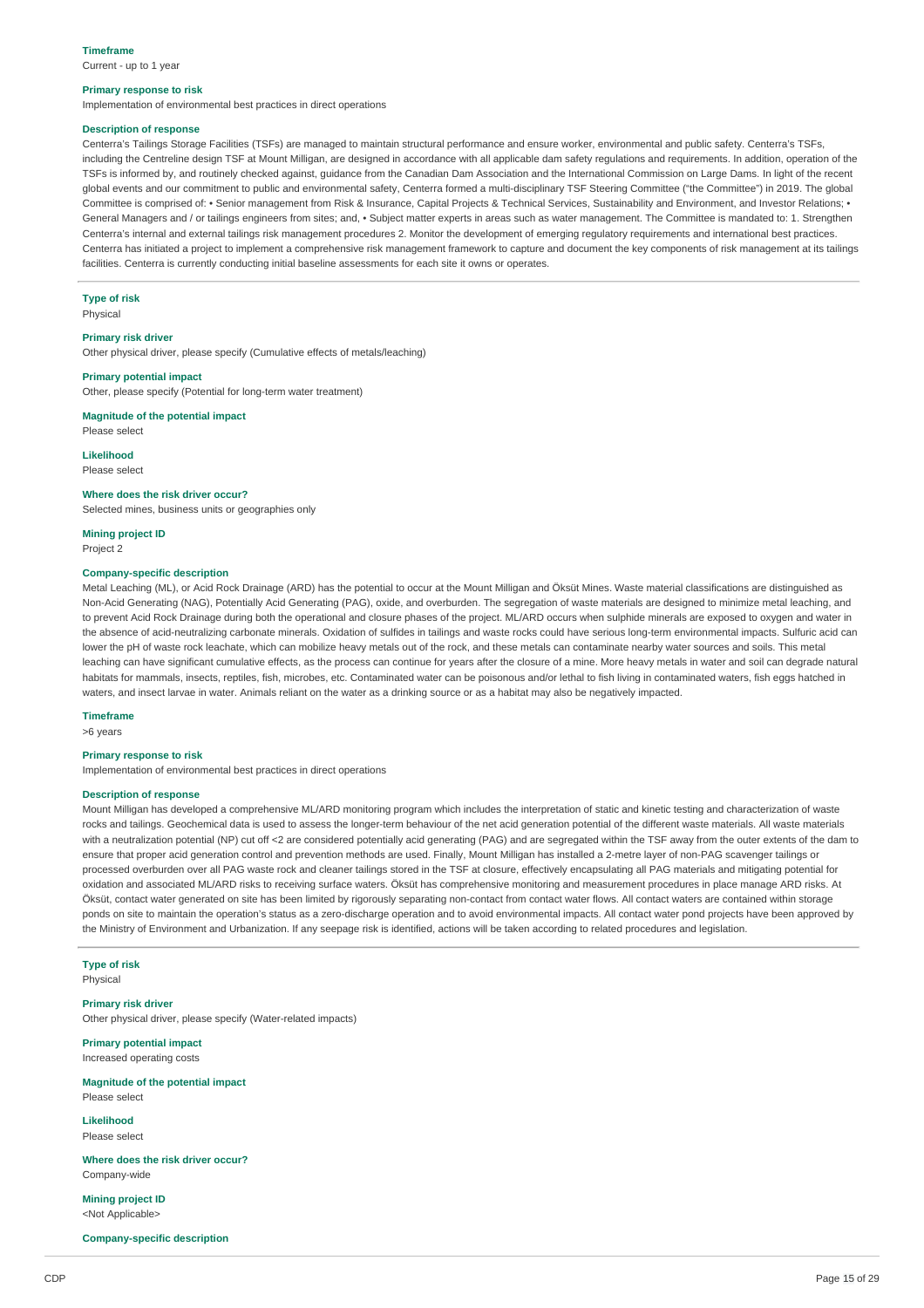Access to water is a universal human right and that good quality water is critical both to human life and to sustain ecosystems. Good quality water is defined as water used for potable, agricultural, sanitation and recreational use that should require only minimal to moderate levels of treatment to meet appropriate drinking water standards. We recognize that some of our operations require external water supply sources and that this has the potential to impact local sources of surface water and groundwater. We monitor the quality of surface and our groundwater sources, and conduct hydrology monitoring on a daily, monthly and/or quarterly basis, depending on site-specific permits and other requirements. In addition to internal monitoring, our operations are routinely subject to inspections by local government agencies. Practices include regular monitoring and reporting on surface and groundwater quality and quantity, data quality assurance protocols, development of water quality source terms based on host rock geochemistry to compare annual trends to long-term predictions, especially regarding metal leaching and acid rock drainage potential, and trend analysis against relevant federal and regional water quality standards and baseline data. All monitoring results are processed and stored in the company's environmental software, which is programmed with relevant and applicable monitoring guidelines for each site.

#### **Timeframe**

Current - up to 1 year

### **Primary response to risk**

Implementation of environmental best practices in direct operations

#### **Description of response**

For example, Mount Milligan has developed and implemented a Site-Wide Adaptive Management Monitoring Plan. The purpose of the plan enables withdrawal of a sufficient volume of water from groundwater and surface water sources to support milling and processing activities while protecting fish, fish habitat and other aquatic resources in affected lakes and watercourses. The plan relies on monitoring data from select locations to identify where groundwater or surface water withdrawals could result in changes to groundwater and surface water quantity. In 2020, water quality samples were collected from the 35 permit-prescribed surface water monitoring sites and 40 permit-prescribed groundwater monitoring wells in addition to some additional monitoring programs implemented for assessing more specific trends. In addition, At Öksüt, the Heap Leach pad and Adsorption-Desorption Regeneration (ADR) plant is designed as a zero-discharge facility which has the aim to contain all process solution within the facility. The Heap Leach pad ADR ponds have been designed with a double liner system and have a leak detection and recovery system to minimize the risks of seepage. The ponds have been designed to be sufficient for extreme precipitation events, plus maintain an extra safety margin. During drier parts of the year, water collected in the overflow pond will be used as make-up water. Mount Milligan is also designed and permitted as a zero-discharge facility during operation.

# **Type of risk**

Physical

## **Primary risk driver**

Other physical driver, please specify (Mine's impact on surrounding air quality)

**Primary potential impact** Increased operating costs

**Magnitude of the potential impact** Please select

**Likelihood** Please select

**Where does the risk driver occur?** Company-wide

### **Mining project ID**

<Not Applicable>

#### **Company-specific description**

Air pollution and air quality near mine sites have the potential to be negatively affected by mining activities. The key issues in terms of potential impacts on air quality include dust emissions (particulate matter of 2.5 micrometres and 10 micrometres). Nearby habitats, communities, and ecosystems may be impacted from settled dust. Additionally, emissions of potentially polluting gases such as sulphur dioxide, nitrogen oxides; and emissions of greenhouse gases, principally carbon dioxide.

#### **Timeframe**

Current - up to 1 year

### **Primary response to risk**

Other, please specify (Implementation of environmental best practices, implementation of dust mitigation strategies)

#### **Description of response**

Throughout 2020, we routinely monitored air quality at Mount Milligan, Kumtor and Öksüt. Air quality monitoring is completed by monitoring stations located strategically around each mine. For example, at our Mount Milligan Mine, ambient air monitoring includes meteorological monitoring, dustfall monitoring, fine particulate, and plant metal update monitoring. At the Mine, we have fine particulate monitoring device that run every 3 days, called a Partisol station. The station measures the volume of PM10 and PM2.5 in the air over a 24-hour period. The Mount Milligan dustfall monitoring program consists of five air quality stations and one ambient air quality monitoring station. All dustfall stations were active throughout 2020 and are equipped with dustfall monitoring canisters to collect potential fugitive dust emissions from the project site. Monthly and annual dustfall canister samples are sent to an accredited laboratory for analysis. In addition to air quality monitoring, air quality management is a critical component to ensure we remain compliant with our permits and obligations. For example, at our Öksüt Mine, we have implemented control measures where potential for dust generation is significant, including soil stockpiles, highly trafficked roads, and especially for activities near sensitive receptors. Specific controls to manage dust include wetting and covering powdery materials transported on trucks, enforced speed limits, and washing facilities at site exits.

# F-MM11.3/F-CO11.3

(F-MM11.3/F-CO11.3) Have you identified any biodiversity-related opportunities with the potential to have a substantive financial or strategic impact on your **business?**

No

#### F12 Governance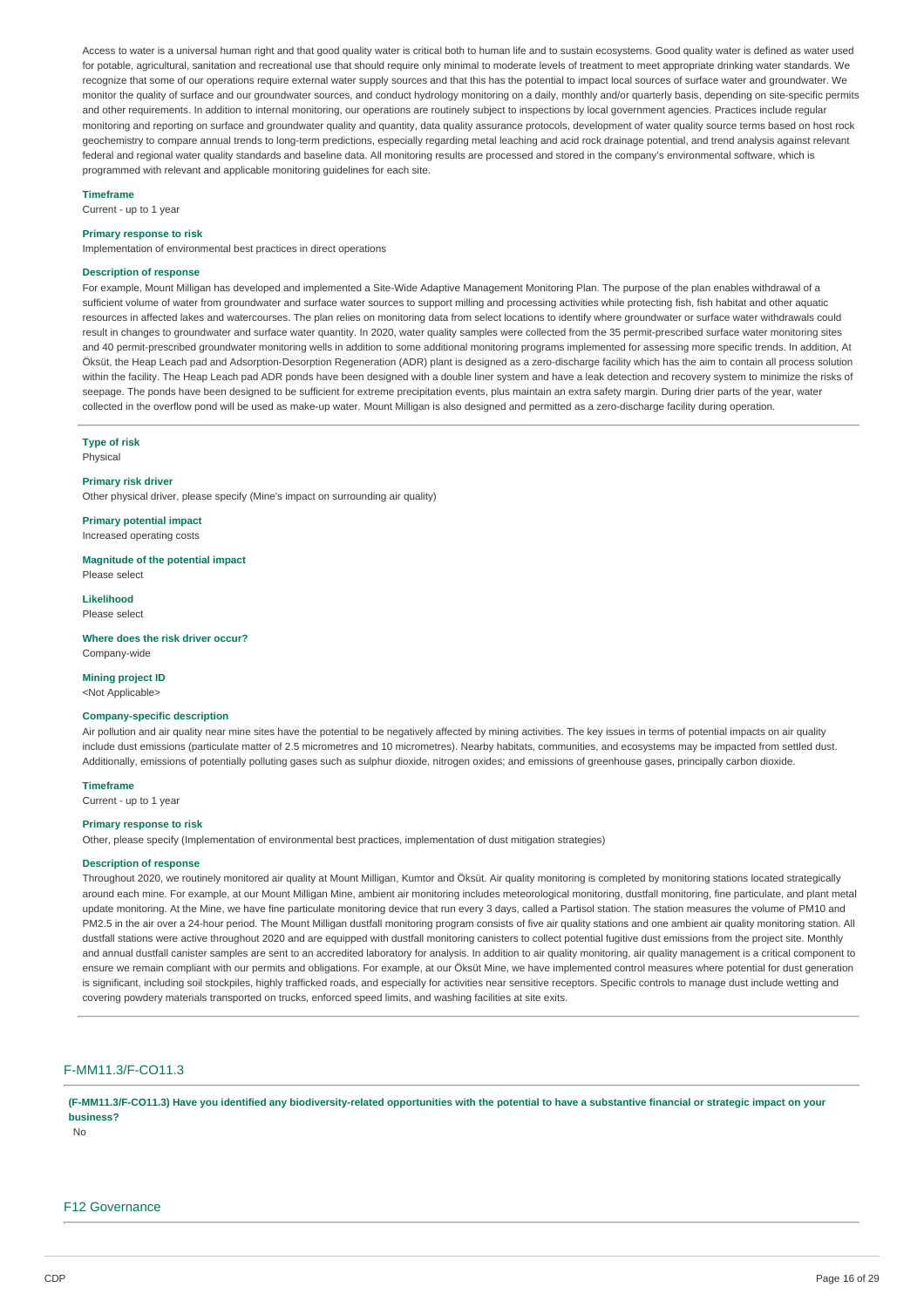**(F-MM12.1/F-CO12.1) Is there board-level oversight of biodiversity-related issues within your organization?** Yes

# F-MM12.1a/F-CO12.1a

# (F-MM12.1a/F-CO12.1a) Identify the position(s) of the individual(s) (do not include any names) on the board with responsibility for biodiversity-related issues.

|            | Position Please explain                                                                                                                                                                                        |
|------------|----------------------------------------------------------------------------------------------------------------------------------------------------------------------------------------------------------------|
| of         |                                                                                                                                                                                                                |
| individual |                                                                                                                                                                                                                |
| Board-     | Centerra's Sustainable Operations Committee (SOC) of the Board of Directors provides oversight on the company's environmental performance. The SOC is responsible for assisting the Board in                   |
| level      | fulfilling its oversight responsibilities in relation to Safety, Health and Environment, Reserves, and the Corporate Social Responsibility. The Committee establishes and reviews Centerra's environmental     |
|            | committee   policies: manages the implementation of compliance systems: monitors the effectiveness of Centerra's environmental policies, systems, and monitoring processes. Policies and internal performance  |
|            | standards are approved by the Vice President and Chief Operating Officer and administered by the Vice President, Security, Sustainability, and Environment (SSE). Implementation of these policies             |
|            | and standards are managed by site-based environmental teams. On a quarterly basis, the VP, SSE provides the Sustainable Operations Committee with an update on performance related to key                      |
|            | corporate and site-based environmental issues and provides an overview and analysis of emerging issues. To support this, on a quarterly all environmental site teams review the status of identified           |
|            | operational environmental risks and assess the likelihood and impact of emerging risks. This regular risk assessment process ensures that the team has proper resources to manage current and                  |
|            | emerging risks. The Sustainable Operations Committee has seven (7) members: six (6) independent members, and one (1) member is non-independent. The Risk Committee provides oversight on                       |
|            | significant or critical risks, including strategic, financial, and operational risks, Risk assessments are reviewed by the Vice President. Risk & Insurance, Risks assessed as a priority are presented to the |
|            | Risk Committee at the quarterly meeting to ensure appropriate oversight and resources are provided to mitigate these risks. Centerra's Risk Committee of the Board of Directors provides oversight on          |
|            | the company's TSF management. Centerra's Risk & Insurance and Capital Projects & Technical Services teams provide an annual update to the Committee, at minimum, on the status of the                          |
|            | company's TSFs and more frequently if changes occur to the TSF risk ratings. The Risk Committee has five (5) members: four (4) members are independent, and one (1) member is non-independent.                 |

# F-MM12.1b/F-CO12.1b

**(F-MM12.1b/F-CO12.1b) Provide further details on the board's oversight of biodiversity-related issues.**

|              | <b>Frequency</b><br>that<br>biodiversity- into which<br>related<br>scheduled<br>agenda item | <b>Governance</b><br><b>Imechanisms</b><br>biodiversity-<br>issues are a related issues<br>are integrated                                                                                                                                                                                                            | <b>Please explain</b>                                                                                                                                                                                                                                                                                                                                                                                                                                                                                                                                                                                                                                                                                                                                                                                                                                                                                                                                                                                                                                                                                                                                                                                                                                                                                                                                                                                                                                                                                                                                                                                                                                                                                                                                                                                                                                                                                                                                                                                                                                                                                                                                                                                                                                                                                                                                                                                                                                                                                                                           |
|--------------|---------------------------------------------------------------------------------------------|----------------------------------------------------------------------------------------------------------------------------------------------------------------------------------------------------------------------------------------------------------------------------------------------------------------------|-------------------------------------------------------------------------------------------------------------------------------------------------------------------------------------------------------------------------------------------------------------------------------------------------------------------------------------------------------------------------------------------------------------------------------------------------------------------------------------------------------------------------------------------------------------------------------------------------------------------------------------------------------------------------------------------------------------------------------------------------------------------------------------------------------------------------------------------------------------------------------------------------------------------------------------------------------------------------------------------------------------------------------------------------------------------------------------------------------------------------------------------------------------------------------------------------------------------------------------------------------------------------------------------------------------------------------------------------------------------------------------------------------------------------------------------------------------------------------------------------------------------------------------------------------------------------------------------------------------------------------------------------------------------------------------------------------------------------------------------------------------------------------------------------------------------------------------------------------------------------------------------------------------------------------------------------------------------------------------------------------------------------------------------------------------------------------------------------------------------------------------------------------------------------------------------------------------------------------------------------------------------------------------------------------------------------------------------------------------------------------------------------------------------------------------------------------------------------------------------------------------------------------------------------|
| $\mathbf{1}$ | Row Scheduled -<br>all meetings                                                             | Monitoring<br>and<br>performance<br>Overseeing<br>major capital<br>expenditures<br>Reviewing and<br>quiding annual<br>budgets<br>Reviewing and<br>quiding<br>corporate<br>responsibility<br>strategy<br>Reviewing and<br>quiding major<br>plans of action<br>Reviewing and<br>quiding risk<br>management<br>policies | The Sustainable Operations Committee discuss/are made aware of biodiversity-related issues on a quarterly-meeting basis. The Vice President of Security, Sustainability, and<br>implementation Environment present quarterly updates on environmental performance, sustainability initiatives, indigenous relations, and security. The Sustainable Operations Committee is<br>responsible for assisting the Board in fulfilling its oversight responsibilities in relation to, among other things: • The establishment and review of Centerra's safety, health, and<br>environmental policies. • Management of the implementation of compliance systems. • Monitoring the effectiveness of Centerra's safety, health, and environmental policies,<br>systems, and monitoring processes. • Receiving audit results and updates from management with respect to Centerra's health, safety, and environmental performance. •<br>Reviewing the annual budget for safety, health, and environmental operations. • The Company's sustainability policies, programs, and performance. • The estimation of<br>reserves by management. • The review of reserve information before publication. • Any additional matters delegated to the Sustainable Operations Committee by the Board.<br>The Risk Committee provides oversight on significant or critical risks, including strategic, financial, and operational risks related to biodiversity and the environment. Risk<br>assessments are reviewed by the Vice President, Risk & Insurance. Risks assessed as a priority are presented to the Risk Committee at the quarterly meeting to ensure<br>appropriate oversight and resources are provided to mitigate these risks. The Risk Committee is responsible for assisting the Board in fulfilling its oversight responsibilities in<br>relation to, among other things: • Company-wide risk management practices. • Ensuring risk informed decision making • Overseeing that the executive team has in place<br>processes designed to identify and assess the key risks that the organization faces and has established appropriate mechanisms designed to address those risks. •<br>Overseeing, in conjunction with other Board-level committees or the full Board, significant or critical risks, including strategic, financial, and operational risks. • Clarifying the<br>division of risk-related responsibilities to each Board committee and analysis to determine that the oversight of significant or critical risks is not overlooked. |

# F-MM12.2/F-CO12.2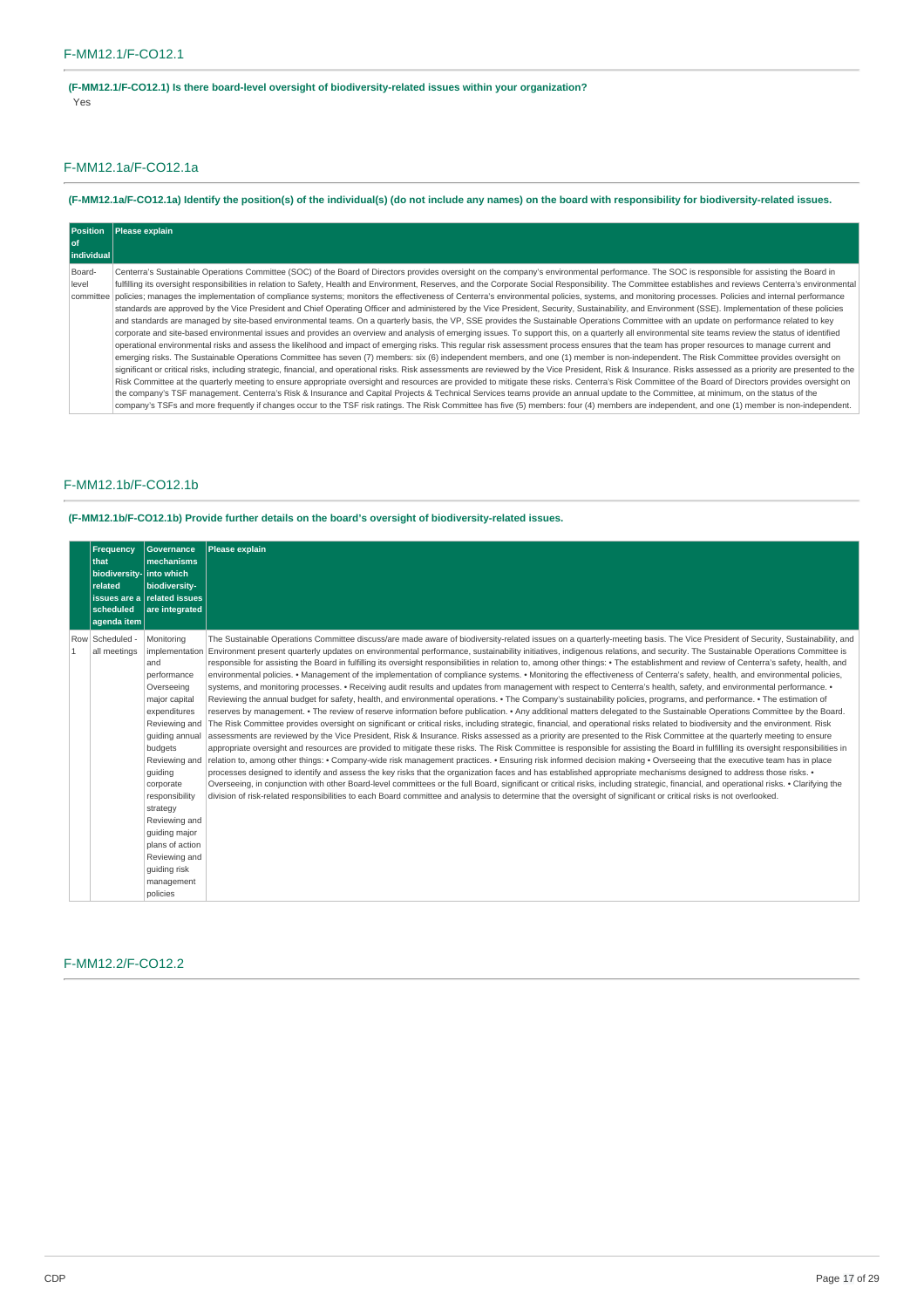(F-MM12.2/F-CO12.2) Provide the highest management-level position(s) or committee(s) with responsibility for biodiversity-related issues (do not include the **names of individuals)**

### **Name of the position(s) and/or committee(s)**

Other committee, please specify (Vice President, Security, Sustainability & Environment )

#### **Responsibility**

Both assessing and managing biodiversity-related risks and opportunities

#### **Frequency of reporting to the board on biodiversity-related issues Ouarterly**

# **Please explain**

The Vice President of Security, Sustainability, and Environment (SS&E) is responsible for the development of environmental and/or sustainability standards, policies, and strategies, as well as oversees the implementation of environmental protocols and conformance. The Vice President also communicates key issues with the Board of Directors and the executive team. The VP, SS&E also presents a summary of updates and metrics to the Board every quarter. The summary includes updates of environmental performance (water, waste management, environmental management systems, and monitoring), social sustainability and community initiatives, indigenous relations, and security. Specific environmental and biodiversity-related risks may be addressed in these quarterly meetings on an 'as needed' basis. Risk assessments are reviewed by the Vice President, Risk & Insurance. Risks assessed as a priority are presented to the Risk Committee at the quarterly meeting to ensure appropriate oversight and resources are provided to mitigate these risks.

## F-MM12.3/F-CO12.3

(F-MM12.3/F-CO12.3) Do you provide incentives to C-suite employees or board members for the management of biodiversity-related issues?

|       | <b>TO there incentives to C-suite employees or board members?</b><br>Are | :omment |
|-------|--------------------------------------------------------------------------|---------|
| Row 1 | Va<br>- -                                                                |         |
|       |                                                                          |         |

## F-MM12.3a/F-CO12.3a

(F-MM12.3a/F-CO12.3a) What incentives are provided to C-Suite employees or board members for the management of biodiversity-related issues (do not include **the names of individuals)?**

|                                   | Role<br>entitled to<br><b>lincentive</b>                                                                                                                                                                                         | lincentivized<br> performance | Indicator for Please explain                                                                                                                                                                                                                                                                                                                                                                                                                                                                                                                                                                                                                                                                                                                                                                                                                                                                                                                                                                                                            |
|-----------------------------------|----------------------------------------------------------------------------------------------------------------------------------------------------------------------------------------------------------------------------------|-------------------------------|-----------------------------------------------------------------------------------------------------------------------------------------------------------------------------------------------------------------------------------------------------------------------------------------------------------------------------------------------------------------------------------------------------------------------------------------------------------------------------------------------------------------------------------------------------------------------------------------------------------------------------------------------------------------------------------------------------------------------------------------------------------------------------------------------------------------------------------------------------------------------------------------------------------------------------------------------------------------------------------------------------------------------------------------|
| reward                            | Monetary Corporate<br>executive<br>team<br>Chief<br>Executive<br>Officer<br>(CEO)<br>Chief<br>Financial<br>Officer<br>(CFO)<br>Chief<br>Operating<br>Officer<br>(COO)<br>Other,<br>please<br>specify<br>(Employees<br>with AIPs) | of<br>and targets             | Achievement   Centerra's annual cash bonus incentive plan is a short-term incentive plan designed to provide annual cash bonuses based upon the achievement of corporate and individual<br>targets in the year. Awards are based on the Company's results achieved during the year and the achievement of predetermined personal objectives. As stated above, health,<br>commitments safety, and sustainability performance (which includes environmental performance) accounts for 25% of the corporate objectives. 2020 corporate targets were: - To achieve<br>the first 5%, Centerra had to have 0 Level IV or Level V environmental incidents. 0 incidents will give 100% or 150% of total weight. - To achieve the second 5%, the category<br>is ESG rating improvement initiatives. At 150%, the company must have developed two (3) new Centerra Corporate Environmental Standards (e.g., Climate Change<br>Resilience, Water Management etc.) and Implement two (2) new Centerra Corporate Standards at each operational site. |
| Non-<br>monetary select<br>reward | Please                                                                                                                                                                                                                           | Please select                 |                                                                                                                                                                                                                                                                                                                                                                                                                                                                                                                                                                                                                                                                                                                                                                                                                                                                                                                                                                                                                                         |

# F-MM12.4/F-CO12.4

**(F-MM12.4/F-CO12.4) Does your organization have a policy that includes biodiversity-related issues?** No, but we plan to develop one within the next two years

# F-MM12.5/F-CO12.5

**(F-MM12.5/F-CO12.5) Has your organization made any public commitment(s) to reduce or avoid impacts on biodiversity?** Yes

# F-MM12.5a/F-CO12.5a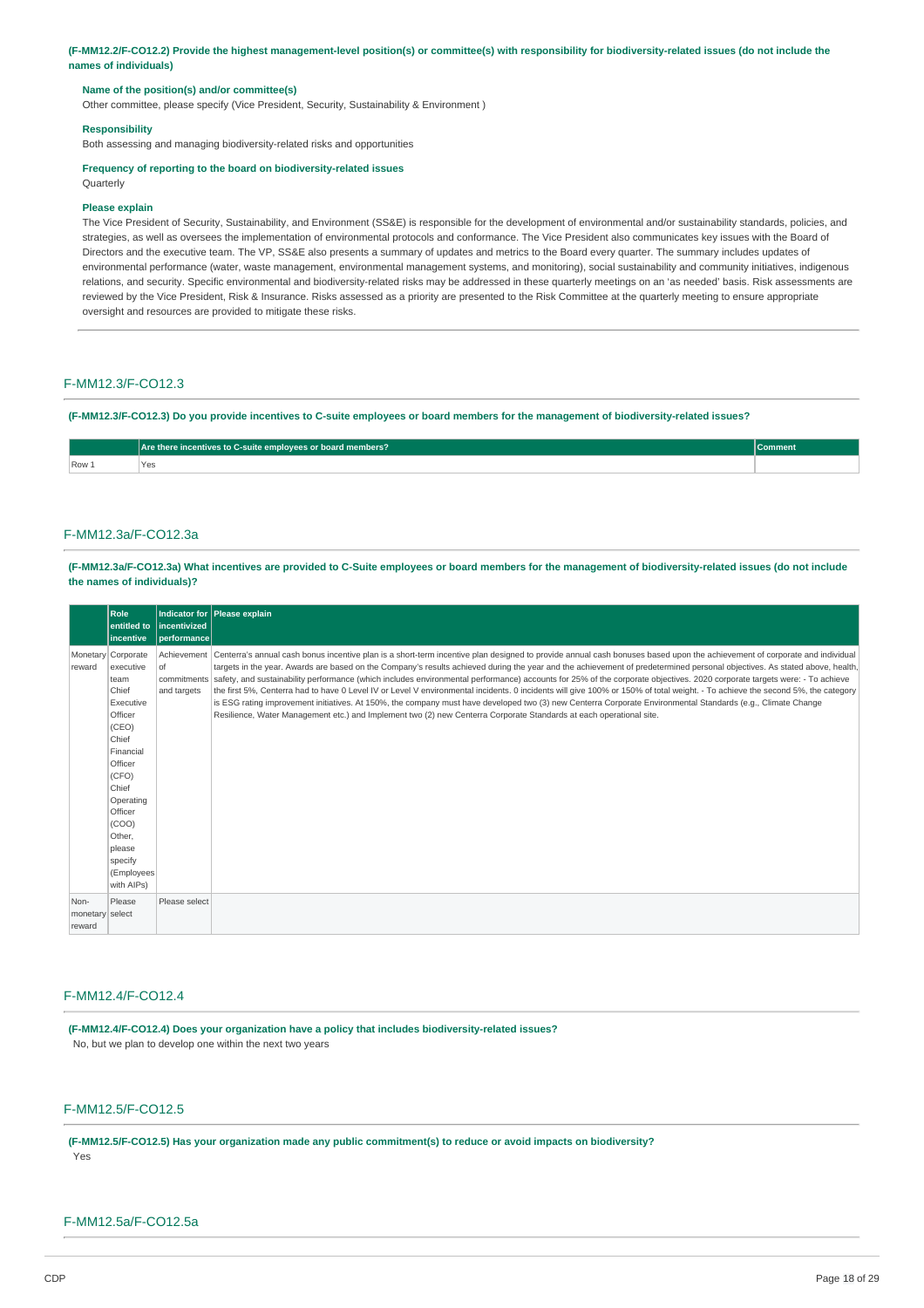#### (F-MM12.5a/F-CO12.5a) Provide details on your public commitment(s), including the description of specific criteria, coverage, and timeframe.

#### **Commitment**

Adoption of the mitigation hierarchy approach

**Coverage**

Company-wide

#### **% of total production covered by commitment**

100%

## **Commitment timeframe**

Mine closure

## **Please explain**

Centerra is committed to contributing to the protection and conservation of biodiversity and requires the application of integrated approaches to land-use planning throughout the mining lifecycle. These practices are to be aligned with Good International Industry Practice ("GIIP") like the International Council on Mining and Metals. This means that management plans will apply the mitigation hierarchy, beginning with avoidance and followed by minimization, mitigation, and then offsetting if appropriate.

#### **Commitment**

Not to explore or develop mines in World Heritage sites

# **Coverage**

Company-wide

**% of total production covered by commitment** 100%

#### **Commitment timeframe**

No specified timeframe

### **Please explain**

Centerra Gold publicly committed to the World Gold Council's Responsible Gold Mining Principles (RGMPs). With this commitment comes the responsibility to fulfil the requirements of the RGMPs, specifically Principle 9, subsection 9.2: "We will not explore or seek to develop new mining operations in an area designated as a World Heritage Site". Centerra Gold commits to not exploring or developing mines in World Heritage Sites. All current exploration projects comply this commitment.

#### **Commitment**

Respect legally designated protected areas

#### **Coverage**

Company-wide

**% of total production covered by commitment**

# 100%

### **Commitment timeframe**

No specified timeframe

### **Please explain**

Centerra respects legally designated protected areas. These commitments apply from exploration into operations and through to mine closure. For example, the Kumtor Mine is in the vicinity of the Sarychat-Ertash Nature Reserve (SCER). Historically, Kumtor has committed to not expand into, develop, or explore in legally protected or internationally recognized areas and as such, avoids expansion into this protected area, ultimately helping protect the biodiversity in the nature reserve.

#### **Commitment**

Avoidance of negative impacts on threatened and protected species

**Coverage**

Company-wide

**% of total production covered by commitment** 100%

# **Commitment timeframe**

No specified timeframe

#### **Please explain**

To protect endangered and threatened species within or near our permitted area, we have comprehensive monitoring and protection programs across our sites. Activities may include: • Defining corridors of movement and migratory patterns of key species, including through and/or near our permitted and exploration areas. • Daily monitoring of all avian and mammalian wildlife on our TSF and its immediate surroundings. • "No hunting" policies within our permitted area; and, • Recording the number of animals and birds in the permitted area. At Kumtor, our operations are adjacent to the Sarychat-Ertash Nature Reserve (SCER), comprising 135,000 hectares. To protect the endangered wildlife of the SCER, which frequently move through the concession area, we have maintained a strict no-hunting policy in our permitted area and provide annual training to all site employees on proper protocols for ensuring human and wildlife safety (including prompt notification to the environmental team when wildlife is spotted, decreasing vehicle speeds around wildlife) at Kumtor. Since the establishment of the Nature Reserve in 1995, the number of argali (mountain sheep), a near threatened species, has tripled in size in this area. As of January 2020, there are 3,250 argali, 1,889 ibex (mountain goats), 20 brown bears, 13 snow leopards and 11 manuls living in the Reserve. At our Mount Milligan Mine, in 2019 and 2020, we conducted a baseline data collection program for wildlife and wildlife habitat to support the ongoing identification of viable life-of-mine water supply sources including potential surface water supply options. The baseline work included field surveys which were also used to identify mitigation measures that would help to avoid or reduce potential adverse effects on wildlife and wildlife habitat during construction and operation of the Project.

## F13 Business strategy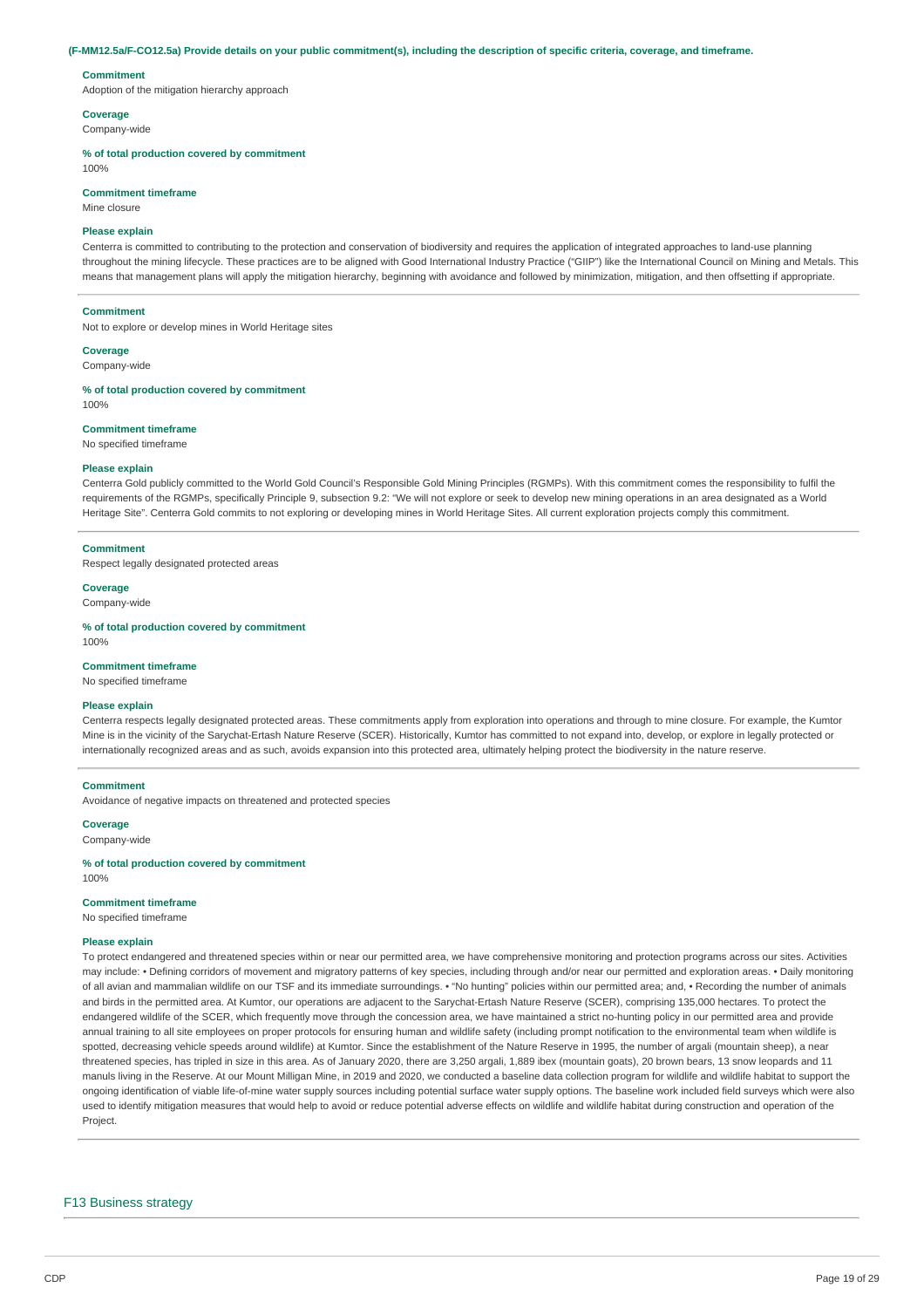# F-MM13.1/F-CO13.1

# (F-MM13.1/F-CO13.1) Are biodiversity issues integrated into any aspects of your long-term strategic business plan, and if so how?

|                               | Are<br>biodiversity- term<br>related<br><b>issues</b><br>integrated?    | Long-<br>time<br>horizon<br>(years) | Please explain                                                                                                                                                                                                                                                                                                                                                                                                                                                                                                                                                                                                                                                                                                                                                                                                                                                                                                            |
|-------------------------------|-------------------------------------------------------------------------|-------------------------------------|---------------------------------------------------------------------------------------------------------------------------------------------------------------------------------------------------------------------------------------------------------------------------------------------------------------------------------------------------------------------------------------------------------------------------------------------------------------------------------------------------------------------------------------------------------------------------------------------------------------------------------------------------------------------------------------------------------------------------------------------------------------------------------------------------------------------------------------------------------------------------------------------------------------------------|
| Long-<br>term<br>business     | Yes.<br>biodiversity-<br>related<br>objectives issues are<br>integrated | Please<br>select                    | Centerra's policy is to conduct business in a way that safequards public health and the environment. We aim to ensure that our operations have closure plans or frameworks in<br>place, depending on the site's current stage of operations. Our annual reviews include annual closure cost updates. Across Centerra, we strive to reclaim portions of mine sites<br>that are no longer required for current mining operations. Rehabilitation measures may include the stripping and safe storage of fertile topsoil, to use for progressive reclamation,<br>and progressive restoration of areas no longer required for operations. In early 2021, we formed a company-wide Mine Closure Steering Committee (MCSC) focused on helping<br>sites manage closure costs, identify opportunities for progressive reclamation, and ensure alignment with international good industry practice on decommissioning and closure. |
| Strategy<br>for long-<br>term | Yes,<br>biodiversity-<br>related<br>objectives issues are<br>integrated | Please<br>select                    | Centerra's policy is to conduct business in a way that safeguards public health and the environment. We aim to ensure that our operations have closure plans or frameworks in<br>place, depending on the site's current stage of operations. Our annual reviews include annual closure cost updates. Across Centerra, we strive to reclaim portions of mine sites<br>that are no longer required for current mining operations. Rehabilitation measures may include the stripping and safe storage of fertile topsoil, to use for progressive reclamation,<br>and progressive restoration of areas no longer required for operations. In early 2021, we formed a company-wide Mine Closure Steering Committee (MCSC) focused on helping<br>sites manage closure costs, identify opportunities for progressive reclamation, and ensure alignment with international good industry practice on decommissioning and closure. |
| Financial<br>planning         | Yes.<br>biodiversity-<br>related<br>issues are<br>integrated            | Please<br>select                    | All sites record appropriate (IFRS-compliant) asset retirement obligations (AROs) that are reviewed regularly and audited annually with our financial statements. These are<br>estimates based on the risk-adjusted costs required to settle present obligations. Our AROs are approved by Centerra's executive team. In 1995, in connection with Centerra's<br>license to mine in the Kyrgyz Republic, Kumtor set up a reclamation trust fund to pay for mine closure liabilities. As of December 31, 2020, the balance in the fund was US\$47.0<br>million. For our operations in North America, as at December 31, 2020, we provide financial assurance (surety bonds) for reclamation costs of approximately C\$52.6 million for<br>Mount Milligan Mine.                                                                                                                                                              |

# F14 Implementation

# F-MM14.1/F-CO14.1

(F-MM14.1/F-CO14.1) Have you specified any measurable and time-bound targets related to your commitment(s) to reduce or avoid impacts on biodiversity? Yes

# F-MM14.1a/F-CO14.1a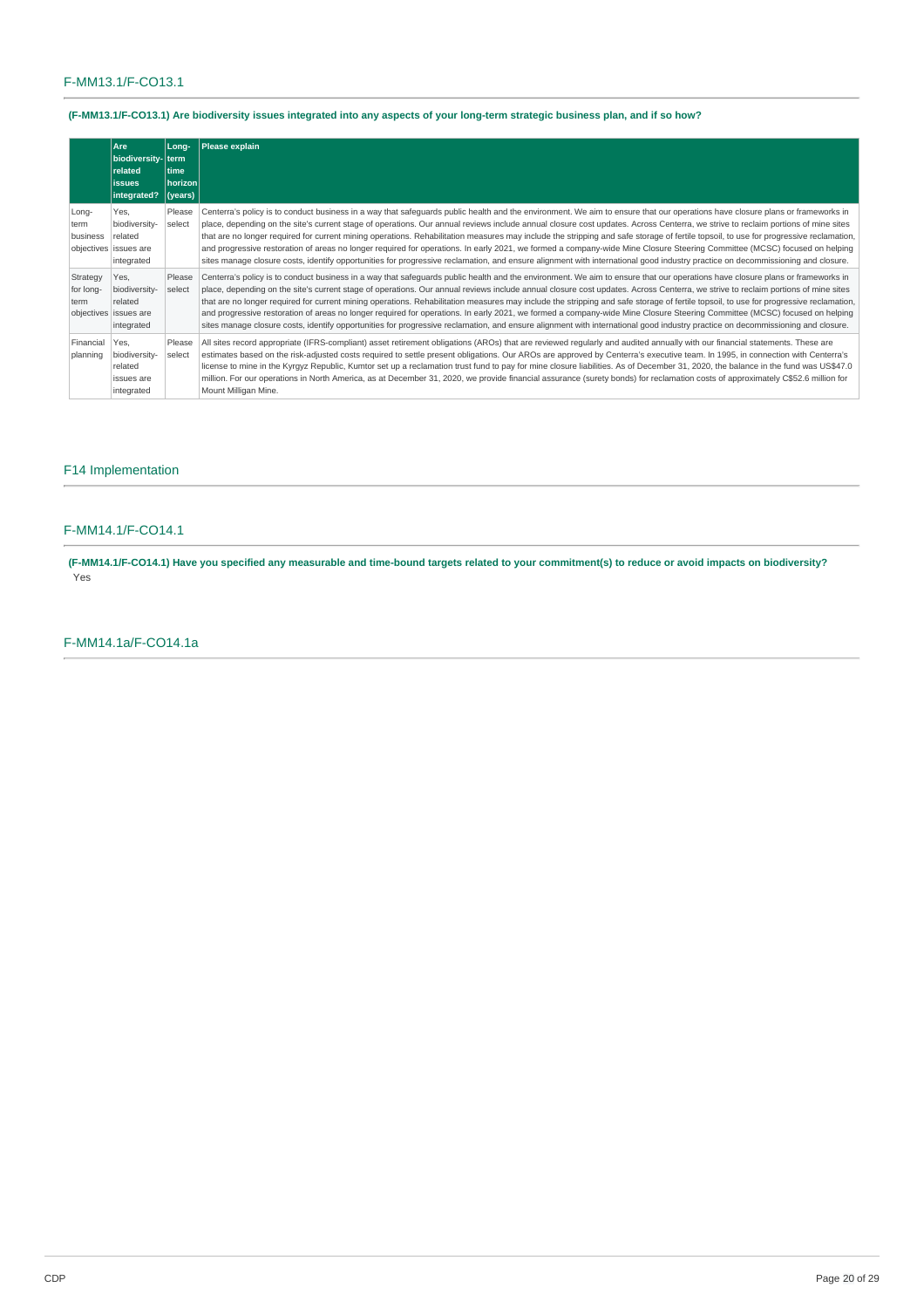#### (F-MM14.1a/F-CO14.1a) Provide details of your target(s) related to your commitment(s) to reduce or avoid impacts on biodiversity, and progress made.

**Target reference number** Target 1

### **Target label**

Öksüt Biodiversity Offset Strategy Targets

**Base year**

2016

**Target year** 2028

### **% of target achieved**

Please select

### **Please explain**

Centerra has made a no net loss commitment at its Öksüt Mine. Öksüt's permitted mine area is significant for the conservation of species. The site's goal is to have a net positive impact on biodiversity of the Develi region. Öksüt aims to reach this goal during the mine closure but will seek opportunities to achieve net positive impact as early as practicable in the project life. Öksüt has a Biodiversity Offset Management Plan (BOMP) which aims to ensure that residual and unavoidable impacts on Priority Biodiversity Features (PBFs) and Critical Habitats (CHs), resulting from the mine's activities after the application of the mitigation measures, will be offset in accordance with EBRD Performance Requirement 6 (PR6). Oksut's offset activities are focused on vulnerable flora species, threatened habitat, and endangered and endemic flora species. The offset target for each species derives from the calculation of the net loss. To consider uncertainties and the need to provide a safety buffer, the offset requirement was calculated as 150% of net loss biodiversity values for critical habitats and as 120% of net loss biodiversity values for priority biodiversity features. Offset activities include the protection of existing populations (fencing existing populations to protect from excessive grazing and trampling), reintroductions and direct translocation or seeding for wild stock populations of vulnerable flora, enrichment planting of existing forested areas and reforestation of selected areas along the mine fence line. Throughout 2020, Öksüt's activities were focused on: - Collaborating with botanists from Gazi University on laboratory studies for Astragalus vestitus spp. nov. (CR) to determine germination physiologies; - Scoping studies to determine whether species with critical distribution were present in the area planned for a new overflow pond (Astragalus vestitus, Verbascum luridiflorum, Cirsium aytatchii, Campanula stricta var. alidagensis). Astragalus vestitus was identified and replanted in a selected plantation area; - Determine success status of species with critical distribution that were being grown in the greenhouse environment; In addition, approximately 50,000 Verbascum luridiflorum seeds that were grown in the greenhouse environment were collected either planted in oak habitats or sent for germination studies.

**Target reference number**

Target 2

# **Target label**

Mount Milligan No Net Loss of Fish and Aquatic Habitat

**Base year** 2011

**Target year** 2027

### **% of target achieved**

Please select

#### **Please explain**

At Mount Milligan, Section 27.1 of the Metal Mining Effluent Regulation (MMER) and the Department of Fisheries and Oceans Canada (DFO) Authorization requires the Mine to establish a 'no net loss' of fish habitat, meaning that the Mine must have a plan to create or enhance impacted fish habitats. At Mount Milligan, a Fish Habitat Compensation Plan was developed through consultation with regulators, Indigenous Groups, fisheries, biologists, environmental engineers, and forestry professionals. The Plan is comprised of two parts: 1) an impact assessment on fish from the mine, excluding the TSF, and 2) an impact assessment specifically on the fish habitat inside the TSF. Between the years of 2011 and 2017, Mount Milligan's Fish Habitat Compensation Program included compensatory works such as habitat complexing, construction of three offsetting ponds, restoration and improvement of fish passages and building habitat in the Rainbow Creek watershed. In 2020, Mount Milligan retained a consultant to monitor the performance of the intended function and effectiveness of various compensation projects as part of the effectiveness monitoring program developed in 2013. A few of the key conclusions from the assessment included: - A subset of 89 structures of the 368 enhancement structures, in Rainbow Creek were assessed and it was concluded that the compensation projects are functioning as intended and providing habitat for fish. The structures remained in stable condition, resulting in 19,607 m2 of enhanced habitat. - Water temperatures and dissolved oxygen concentrations in the ponds met the success criteria throughout the winter months - Successful revegetation of riparian areas was documented. - Fish are utilizing the ponds and corrective actions taken place in fall 2020 restored a fish passage previously restricted by a beaver dam.

## F-MM14.2/F-CO14.2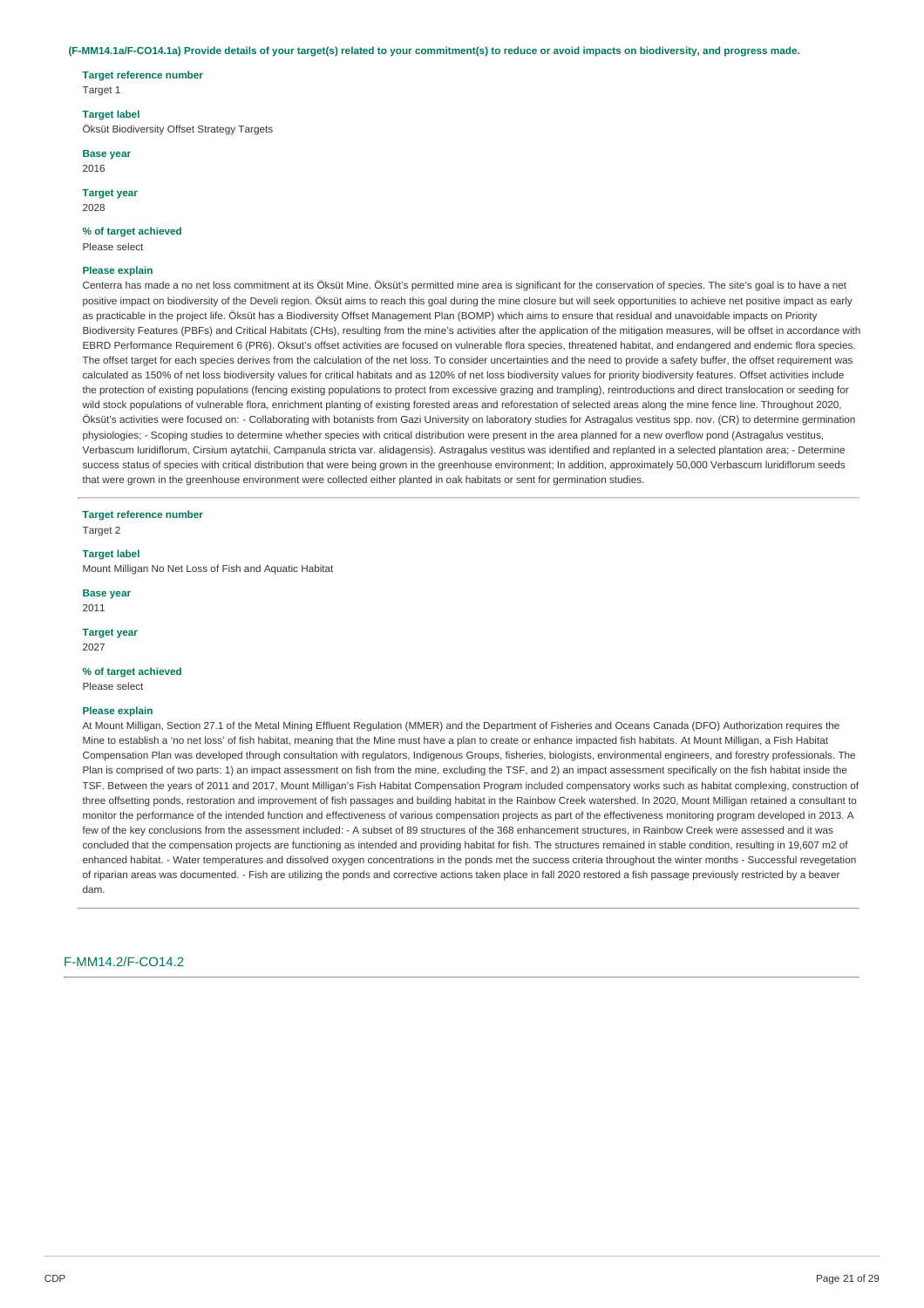**(F-MM14.2/F-CO14.2) Provide details on mining projects that are required to produce Biodiversity Action Plans.**

### **Row 1**

**Number of mining projects required to produce a biodiversity action plan**

3

**% of mining projects required to produce a biodiversity action plan that have one in place**

# 100 **Format**

Stand-alone document

**Frequency biodiversity action plans are reviewed**

Regularly

## **Please explain**

Öksüt has a Biodiversity Action Plan. The Biodiversity Action Plan (BAP) features 9 specific tasks related to biodiversity conservation and sustainable management of living natural resources. These tasks consider flora studies, a threatened flora species conservation plan, flora salvage plan, on-site conservation of flora and vegetation, flora seed collection, flora cultivation, threatened habitat studies, threatened habitat restoration, common tortoise survey, installation of tortoise-friendly culverts, bird studies in the Sultan Sazlığı National Park and along the powerline route, mitigation measures for birds, a Biodiversity Offset Strategy (BOS) and Biodiversity Offset Management Plan (BOMP) and Biodiversity Management Plan (BMP). Mount Milligan has several standalone plans, including a: Wildlife Management Plan; Fisheries Management Plan; Invasive Plant MP; Landscape, Soil and Vegetation Management Plan; Environmental Effects Monitoring Plan; and Receiving Water Quality Management Plan. Summarizations of these plans can be publicly accessed here: https://projects.eao.gov.bc.ca/api/document/5888e5b7817b85ae43cf7bf6/fetch

F-MM14.3/F-CO14.3

(F-MM14.3/F-CO14.3) Has your organization adopted avoidance and/or minimization as strategies to prevent or mitigate significant adverse impacts on **biodiversity?**

Yes

F-MM14.3a/F-CO14.3a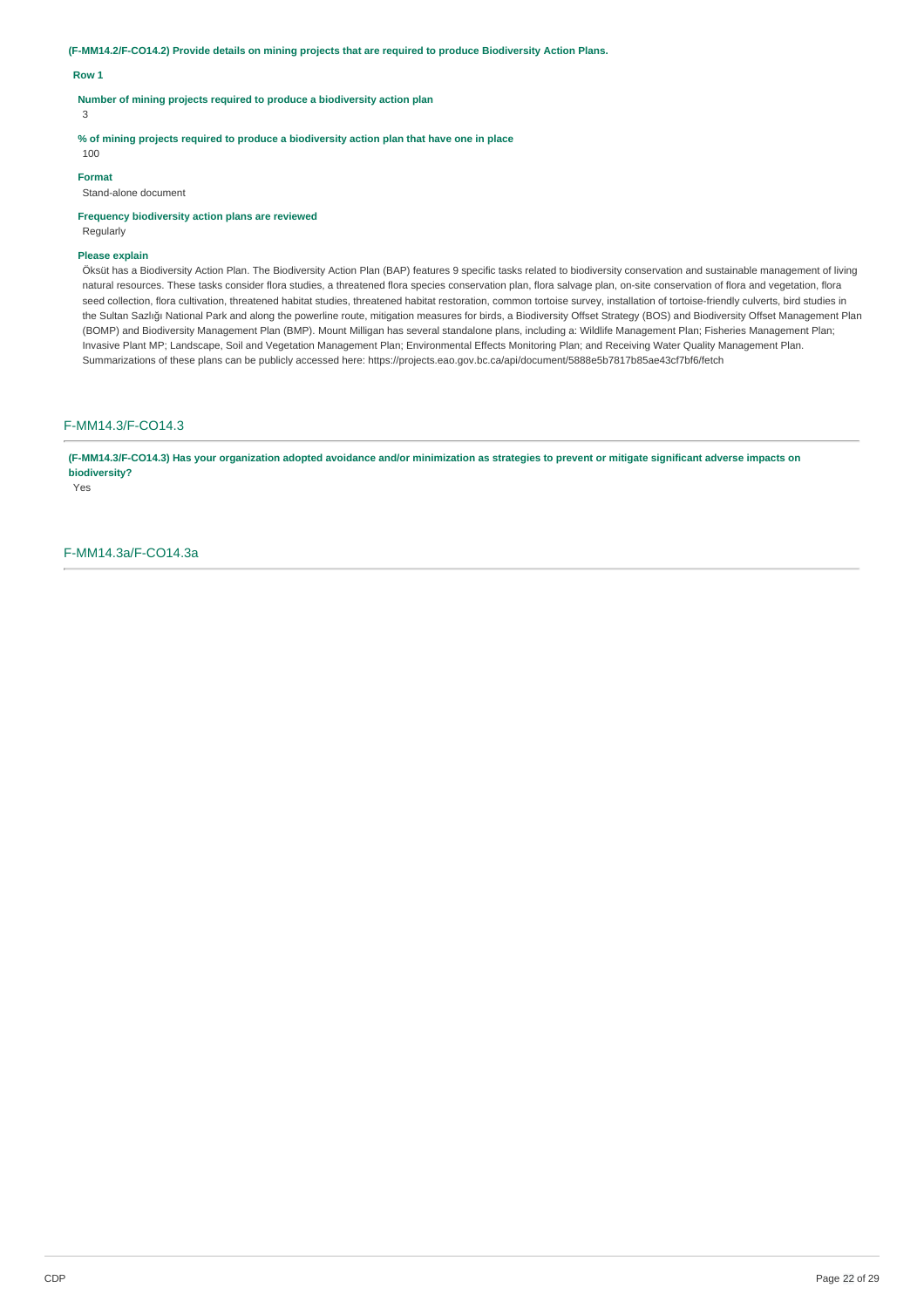#### (F-MM14.3a/F-CO14.3a) Provide relevant company-specific examples of your implementation of avoidance and minimization actions to manage adverse impacts **on biodiversity.**

**Mining project ID** Project 1

**Approach**

Minimization

**Type of measure**

Operational controls

### **Description**

In 2013, Kumtor developed an integrated waste management strategy with input from international consultants. This strategy includes principles such as minimizing the negative impact of waste on the environment. In 2017, Kumtor introduced a partial separate collection and recycling of solid domestic waste in the camp. In particular, a four-component separate collection of waste was introduced in the camp kitchen. In 2020, Kumtor achieved the previously set objectives for waste management, namely: • 100% recycling of industrial and shipping waste; • 100% composting of food waste from the camp kitchen on site. A biodegradable waste processing station, or compost unit, is operated on-site. In 2020, 244,040kg of food waste was processed, generating 63 tonnes of compost.

# **Mining project ID**

Project 3

**Approach** Minimization

# **Type of measure**

Operational controls

### **Description**

In December 2020, Öksüt was issued a Zero Waste Certificate by the Ministry of Environment and Urban Planning (MoEU). Turkey's Zero Waste Regulation requires companies to develop 'zero waste management systems' aimed at proper waste separation, prevention and reduction of waste generation. There are four different zero waste certificates that are prescribed in the regulation. Öksüt has achieved its basic certification and will aim for gold (tier three) certification in 2021. As per the regulation, provincial directorates of the MoEU will complete at least one inspection of Öksüt's zero waste management system during the certificate's validity period. Öksüt's current Zero Waste Certificate will expire in five years from the date of issuance.

#### **Mining project ID**

Project 1

**Approach** Avoidance

#### **Type of measure**

Other avoidance measure, please specify (Footprint expansion)

#### **Description**

The Kumtor Mine is in the vicinity of the Sarychat-Ertash Nature Reserve (SCER). Historically, Kumtor has committed to not expand into, develop, or explore in legally protected or internationally recognized areas and as such, avoids expansion into this protected area, ultimately helping protect the biodiversity in the nature reserve.

### **Mining project ID**

Project 3

# **Approach**

Minimization

# **Type of measure**

Abatement controls

#### **Description**

At Öksüt, vegetation clearing for the construction of the mine area will occur. To minimize the impacts, Öksüt has implemented the mitigation hierarchy strategy to minimize the amount of vegetation cleared and the amount of topsoil removed or disturbed. These minimization efforts include: - Ensuring all vehicles drive on designated routes unless otherwise authorized; - Using "bird repellent tape" to guide nesting birds away from the construction area; - Hiring an ecologist to perform pre-construction surveys in the areas prior to vegetation clearing. The survey will focus on fauna species with limited mobility that cannot move ahead of the construction (e.g., the common tortoise). Species that cannot move will be properly relocated; - Preserving vegetation areas which host nests; and, - Installing tortoise-friendly culverts for reptiles to use in crossings and to minimize the effects of habitat fragmentation.

### F-MM14.4/F-CO14.4

**(F-MM14.4/F-CO14.4) Have significant impacts on biodiversity been mitigated through restoration?**

| Have significant impacts on biodiversity been mitigated through restoration? Comment |                                                                                                                    |
|--------------------------------------------------------------------------------------|--------------------------------------------------------------------------------------------------------------------|
| Row Partially                                                                        | The Mount Milligan Mine in BC, Canada has continued to implement progressive reclamation measures throughout 2020. |
|                                                                                      |                                                                                                                    |

# F-MM14.4a/ F-CO14.4a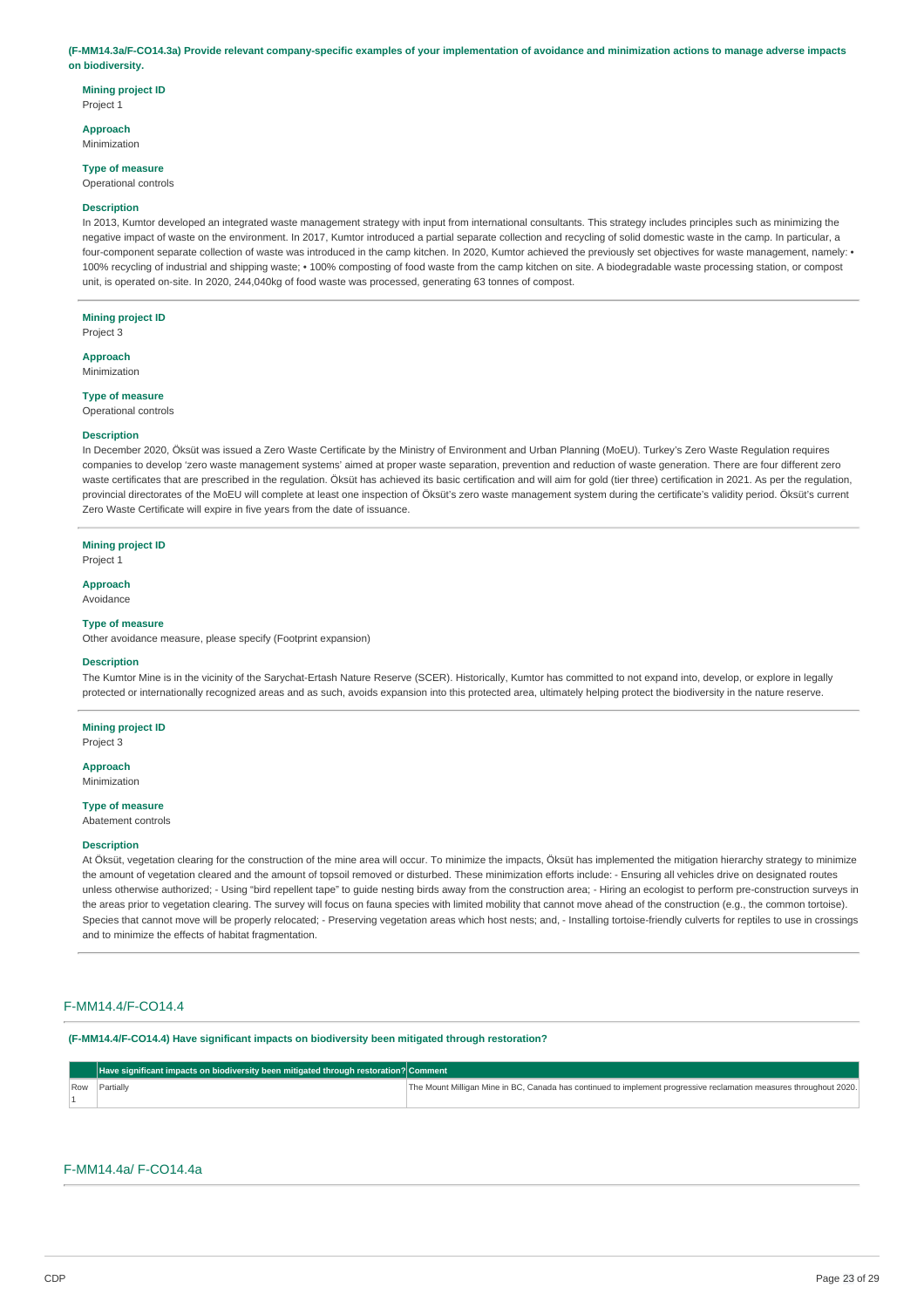#### **(F-MM14.4a/ F-CO14.4a) Provide details on restoration actions you have in place in your sites.**

**Mining project ID** Project 2

#### **Description of the impact being mitigated by restoration**

Impacts that are being mitigated by restoration and progressive reclamation are deforestation, vegetation clearing, and soil erosion – which are all due to surface development of the mine and expansion of the pit.

**Type of ecosystem restored** Forest ecosystems

# **Total area restored to date (hectares)**

### **Total area to be restored (hectares)**

#### **Target year**

#### **Describe restoration actions**

Since construction began in 2012, Mount Milligan has reclaimed land through recontouring, seeding/planting, fertilization, and revegetation. As of December 2020, the total area disturbed is 1857 hectares and total area recontoured is 29.1 hectares (5.4 hectares in 2020), total area seeded / planted is 53.4 (8.5 in 2020), and total area fertilized is 34.3 hectares (0 in 2020). During 2020, Mount Milligan Mine continued reclamation research trials and operational reclamation along sections of the Tailings Storage Facility (TSF) designed to foster establishment of native plant cover and to inform future operational reclamation strategies. Mount Milligan placed a growing order with a local nursery for 880 willow seedlings that were grown from cuttings collected during the 2019 willow staking program on the TSF. Mount Milligan also placed a growing order with a Native Plant Nursery for 5,040 Sitka alder and 2,000 fireweed seedlings for planting in the Spring of 2020. Mount Milligan hired a crew of three tree planters to plant both the reclamation research trials and a portion of the dam under the supervision of a reclamation specialist. A total of four hectares (ha) of dam slope were planted in 2020. An additional tree planting campaign took place consisting of planting 6,000 conifers at several locations around the mine site. These locations had previously received topsoil placement and surface preparation. These areas included sections along the Rainbow Forest Service Road and along disturbed areas along waterline corridor and Lower Rainbow Valley groundwater well field. Mount Milligan will continue to assess the survivorship and growth rates of the plants in the reclamation research trials and assess the site for additional opportunities for progressive reclamation.

## F-MM14.5/F-CO14.5

#### **(F-MM14.5/F-CO14.5) Have significant residual impacts of your projects been compensated through biodiversity offsets?**

| Have residual impacts been<br>compensated through biodiversity<br>offsets? | <b>Comment</b>                                                                                                                                                                                                                                                                                                                                       |
|----------------------------------------------------------------------------|------------------------------------------------------------------------------------------------------------------------------------------------------------------------------------------------------------------------------------------------------------------------------------------------------------------------------------------------------|
| Row Partially                                                              | Centerra has made a no net loss commitment at its Öksüt Mine. Öksüt's permitted mine area is significant for the conservation of species. To ensure that the<br>biodiversity of the Develi region ultimately benefits from Oksut's presence in the region, the site's goal is to have a net positive impact on biodiversity of the Develi<br>region. |

### F-MM14.5a/F-CO14.5a

#### **(F-MM14.5a/F-CO14.5a) Provide details on the biodiversity offsets you have in place.**

**Mining project ID**

Project 2

### **Description of the impact being offset**

Centerra has made a no net loss commitment at its Öksüt Mine. Öksüt's permitted mine area is significant for the conservation of species. To ensure that the biodiversity of the Develi region ultimately benefits from Oksut's presence in the region, the site's goal is to have a net positive impact on biodiversity of the Develi region.

#### **Motivation**

Lender requirements

#### **Type of offset**

Restoration offset (forests)

### **Area (hectares)**

#### **Describe the offset**

Öksüt has a Biodiversity Offset Management Plan (BOMP) which aims to ensure that residual and unavoidable impacts on Priority Biodiversity Features (PBFs) and Critical Habitats (CHs), resulting from the mine's activities after the application of the mitigation measures, will be offset in accordance with EBRD Performance Requirement 6 (PR6). Oksut's offset activities are focused on vulnerable flora species, threatened habitat, and endangered and endemic flora species. The offset target for each species derives from the calculation of the net loss. To consider uncertainties and the need to provide a safety buffer, the offset requirement was calculated as 150% of net loss biodiversity values for critical habitats and as 120% of net loss biodiversity values for priority biodiversity features. Offset activities include the protection of existing populations (fencing existing populations to protect from excessive grazing and trampling), reintroductions and direct translocation or seeding for wild stock populations of vulnerable flora, enrichment planting of existing forested areas and reforestation of selected areas along the mine fence line.

#### F-MM14.6/F-CO14.6

**(F-MM14.6/F-CO14.6) Is your organization implementing or supporting additional conservation actions?**

|       | <b>Impleme</b><br>supporting additional conservation actions? | Comment |
|-------|---------------------------------------------------------------|---------|
| Row 1 | N <sub>o</sub>                                                |         |
|       |                                                               |         |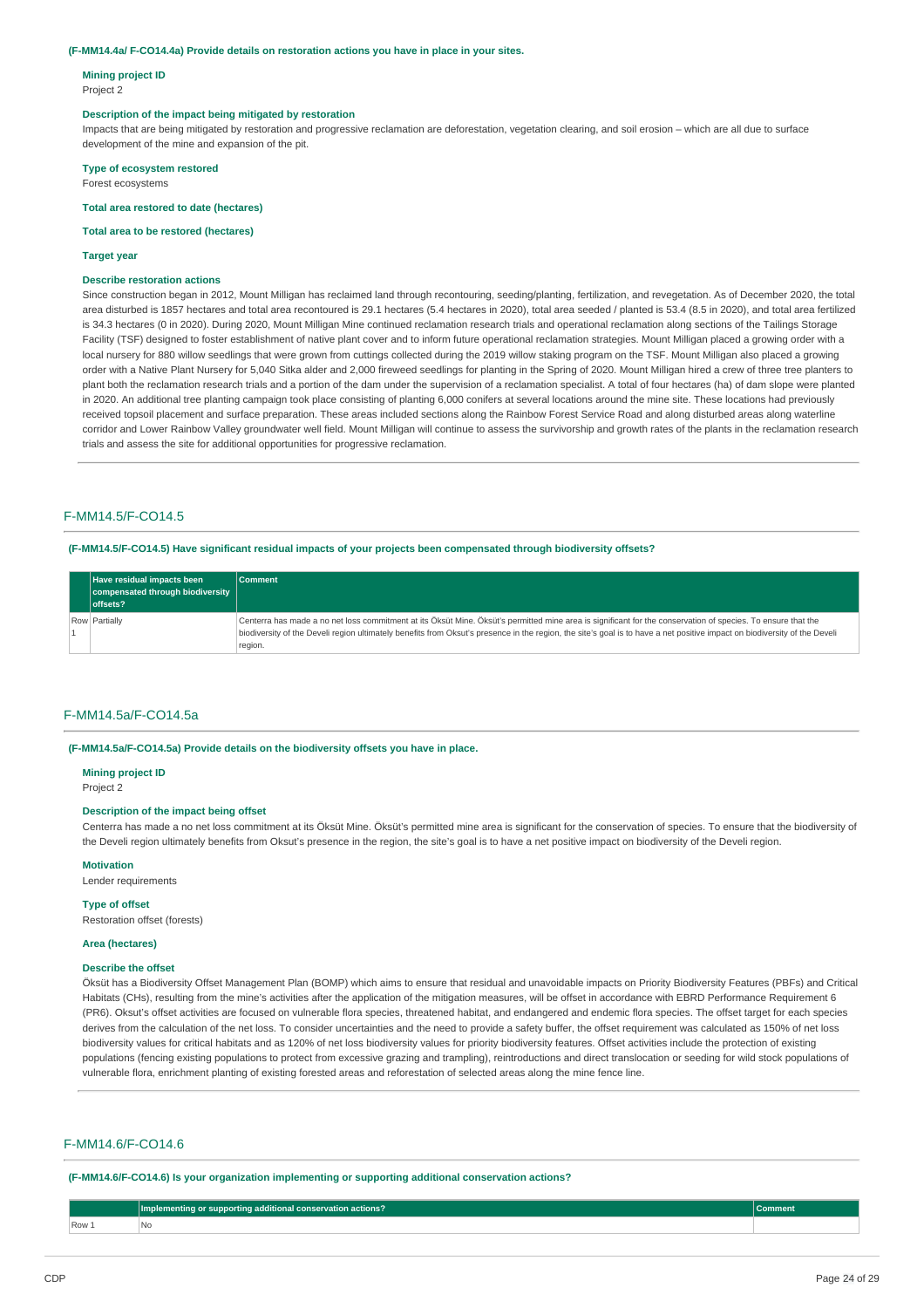# F-MM14.7/F-CO14.7

# **(F-MM14.7/F-CO14.7) Do your mining projects have closure plans in place?**

|         | Are     | <b>Comment</b>                                                                                                                                                                                         |
|---------|---------|--------------------------------------------------------------------------------------------------------------------------------------------------------------------------------------------------------|
|         | there   |                                                                                                                                                                                                        |
|         | closure |                                                                                                                                                                                                        |
|         | plans   |                                                                                                                                                                                                        |
|         | l in I  |                                                                                                                                                                                                        |
|         | place?  |                                                                                                                                                                                                        |
| Row Yes |         | The Kumtor Mine has a conceptual closure plan, last updated in 2019. The Öksüt Mine will develop a conceptual closure plan one year after production commences. Mount Milligan annually                |
|         |         | prepares a Five-Year/Conceptual Reclamation Mine and Reclamation Plan and submits it to the Ministry of Energy, Mines and Low Carbon Innovation. For all sites, we record appropriate (IFRS-           |
|         |         | compliant) Asset Retirement Obligations (ARO) that are reviewed regularly and annually audited with our financial statements. This is an estimate based on the risk-adjusted costs required to settle  |
|         |         | present obligations discounted using a pre-tax risk-free discount rate consistent with the time period of expected cashflows. These cash flows can represent third party or internal costs assumed for |
|         |         | work intended to be completed in conformity with each site's agreed upon closure plan. Our AROs are approved by Centerra's executive team.                                                             |

## F-MM14.7a/F-CO14.7a

# **(F-MM14.7a/F-CO14.7a) Please provide details on mines with closure plans.**

### **Row 1**

# **Percentage of mines with closure plans**

# 33

**Percentage of closure plans that take biodiversity aspects into consideration**

## 100

# **Is there a financial provision for mine closure expenditure?**

Yes, for all mines

# **Frequency closure plans are reviewed**

Regularly (all projects)

### **Please explain**

The Kumtor Mine has a conceptual closure plan, last updated in 2019. The Öksüt Mine will develop a conceptual closure plan one year after production commences. Mount Milligan annually prepares a Five-Year/Conceptual Reclamation Mine and Reclamation Plan and submits it to the Ministry of Energy, Mines and Low Carbon Innovation. In early 2021, Centerra formed a company-wide Mine Closure Steering Committee (MCSC) focused on helping sites manage closure costs, identify opportunities for progressive reclamation, and ensure alignment with international good industry practice on decommissioning and closure.

# F-MM14.8/F-CO14.8

(F-MM14.8/F-CO14.8) Can you disclose the area rehabilitated (in total and in the reporting year) for each of your mining projects?

|       | Disclosing area rehabilitated (in total and in the reporting year)? | Comment                            |
|-------|---------------------------------------------------------------------|------------------------------------|
| Row 1 | Partially                                                           | r to F-MM14.8a/F-CO14.3a.<br>Refer |

# F-MM14.8a/F-CO14.8a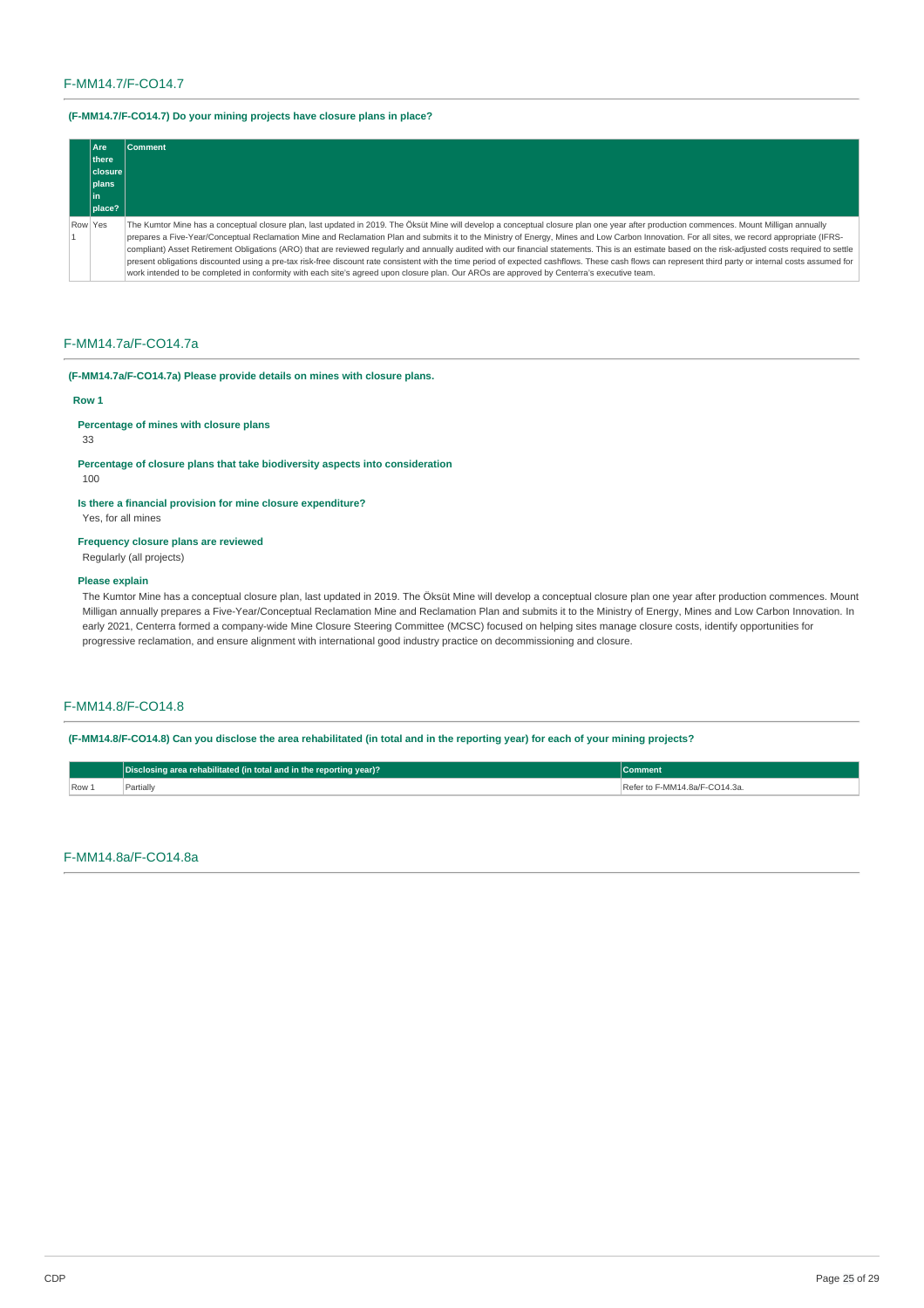### (F-MM14.8a/F-CO14.8a) Provide details on the area rehabilitated (total/reporting year) for each of your mining projects, including post-mining land use.

**Mining project ID** Project 2

**Total area rehabilitated (hectares)**

116.8

**Area rehabilitated in the reporting year (hectares)**

13.9

### **Describe post-mining land use**

The end land use objectives for the reclaimed Mt. Milligan Mine are wildlife, recreation, and reestablishment of opportunities for traditional use of the land by Indigenous groups. Recreation opportunities expected after reclamation activities include the following: Improved safety access to the area by the upgraded Rainbow Forest Service Road (FSR); Access to reclaimed areas that provide wildlife habitat and contain native vegetation species (i.e., opportunities for activities such as hiking, wildlife viewing, and plant harvesting); Continued use of Rainbow Creek for fishing; and Hunting opportunities on the former mine site.

### **Mining project ID**

Project 3

# **Total area rehabilitated (hectares)**

 $\Omega$ 

# **Area rehabilitated in the reporting year (hectares)**

0

### **Describe post-mining land use**

The post-mining land use objectives are to: • Return as much land as possible back to its original state and usage by rehabilitating, constructing engineered soil, replanting, and reseeding of disturbed areas • Minimize risks to the environment • Minimize safety risks to local communities by removing and safely disposing of all surface infrastructure and wastes, chemicals, reagents, and materials from the EIA permitted area • Implement a long-term post-closure monitoring program to ensure stable and safe landforms are left behind

# F15 Engagement

# F-MM15.1/F-CO15.1

### **(F-MM15.1/F-CO15.1) Do you participate in or endorse any of the following global initiatives?**

|                                                        | <b>Participate Comment</b><br>or<br>endorse? |                                                                                                                                                                                                                                                                                                                                                                                                                                                                            |
|--------------------------------------------------------|----------------------------------------------|----------------------------------------------------------------------------------------------------------------------------------------------------------------------------------------------------------------------------------------------------------------------------------------------------------------------------------------------------------------------------------------------------------------------------------------------------------------------------|
| Extractive<br>Industries<br>Transparency<br>Initiative | Yes                                          | Centerra has played an active role in promoting the Extractive Industries Transparency Initiative ("EITI") in the Kyrgyz Republic. The Company's mine in the Kyrgyz Republic were<br>among the first to sign on, report and help improve EITI infrastructure. Centerra joined EITI as a Supporting Company in 2011. The EITI Report on the Kyrgyz Republic, 2015-2017,<br>can be found here: https://eiti.org/files/documents/en_2015-2017_eiti_report_kyrgyz_republic.pdf |
| <b>UN Global</b><br>Compact                            | No.                                          |                                                                                                                                                                                                                                                                                                                                                                                                                                                                            |
| Natural Capital<br>Coalition                           | No                                           |                                                                                                                                                                                                                                                                                                                                                                                                                                                                            |
| <b>Business and</b><br>Biodiversity<br>Pledge          | <b>No</b>                                    |                                                                                                                                                                                                                                                                                                                                                                                                                                                                            |
| New York<br>Declaration on<br>Forests                  | No.                                          |                                                                                                                                                                                                                                                                                                                                                                                                                                                                            |

# F-MM15.2/F-CO15.2

(F-MM15.2/F-CO15.2) Do you participate in or support industry-led and/or standards-setting initiatives and organizations promoting sustainability in the mining **sector?**

|     | Participating or supporting industry-led and/or standards-setting initiatives? | Comment                             |
|-----|--------------------------------------------------------------------------------|-------------------------------------|
| Row | 'Yes                                                                           | `↑ F-MM15.2a/F-CO15.2a.<br>Refer to |

# F-MM15.2a/F-CO15.2a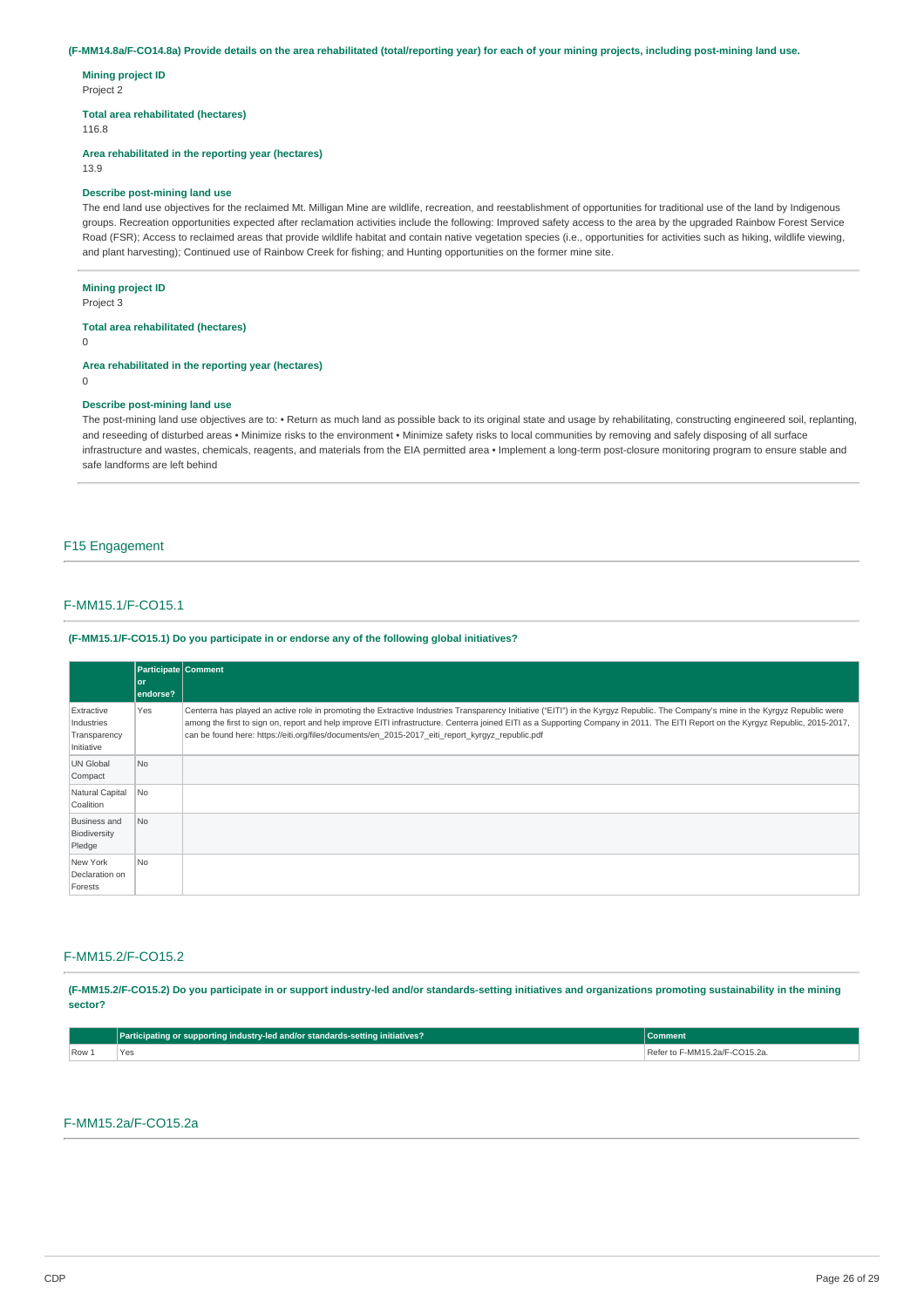#### (F-MM15.2a/F-CO15.2a) Indicate the initiatives and/or organizations you took part in or supported during the reporting year.

| <b>Activities</b>                      | <b>Initiatives</b> | <b>Comment</b>                                                                                                                                                                            |
|----------------------------------------|--------------------|-------------------------------------------------------------------------------------------------------------------------------------------------------------------------------------------|
| Industry-led mining                    |                    | Other industry-led Site-specific activities are quided by the requirements set out by international standards and frameworks that Centerra has adopted. Centerra is a member of the World |
| sustainability                         | initiative, please | Gold Council (WGC), participates in the WGC ESG Taskforce, and is aligned to the WGC's Responsible Gold Mining Principles (RGMP). The RGMPs is a comprehensive                            |
| initiative/organization specify (World |                    | framework of best environmental, social and governance principles that provide clear expectations for consumers, investors, and the downstream supply chain as to what                    |
|                                        | Gold Council)      | constitutes responsible gold mining.                                                                                                                                                      |

# F-MM15.3/F-CO15.3

(F-MM15.3/F-CO15.3) Do you collaborate or engage in partnerships with non-governmental organizations to promote the implementation of your biodiversity**related goals and commitments?**

|        | Collaborating Comment<br>or partnering<br>with non-<br>governmental<br> organizations? |                                                                                                                                                                                                                                                                                                                                                                                                                                                                                                                                                                                                                                                                                                                                                                                                                                                                               |
|--------|----------------------------------------------------------------------------------------|-------------------------------------------------------------------------------------------------------------------------------------------------------------------------------------------------------------------------------------------------------------------------------------------------------------------------------------------------------------------------------------------------------------------------------------------------------------------------------------------------------------------------------------------------------------------------------------------------------------------------------------------------------------------------------------------------------------------------------------------------------------------------------------------------------------------------------------------------------------------------------|
| Row No |                                                                                        | Historically, Kumtor has worked with Flora & Fauna International (FFI) on several projects, a majority being initiatives for the Sarychat-Ertash Nature Reserve. In the past, FFI worked with<br>Kumtor to evaluate the situation, activities, and skills of employees at the Sarychat-Ertash Nature Reserve. The project also conducted baseline surveys on flora, mammals, insects, and<br>aquatic invertebrates in 2007 and 2008 and produced a Reserve management plan and biodiversity monitoring and anti-poaching strategies. Additional botanical and zoological surveys<br>were carried out in 2013 with the assistance of FFI. Along with FFI, Kumtor has worked with the World Wildlife Fund to fundraise and implement sustainability initiatives for the Sarychat-<br>Ertash Nature Reserve. As of 2020, there were no collaborations or partnerships with NGOs. |

## F-MM15.5/F-CO15.5

(F-MM15.5/F-CO15.5) Do you engage with other stakeholders to further the implementation of your policies concerning biodiversity? Yes

# F-MM15.5a/F-CO15.5a

(F-MM15.5a/F-CO15.5a) Provide relevant examples of other biodiversity-related engagement activities that happened during the reporting year.

#### **Activities**

Other, please specify (Engaging with local universities)

### **Mining project ID**

Project 1 Project 3

# **Please explain**

Centerra's Kumtor and Öksüt mines have collaborated with local universities on biodiversity monitoring and management programs. At Kumtor, the Institute of Biology and Soil Sciences from the National Academy of Sciences of the Kyrgyz Republic conducted the mine's annual 2020 wildlife census at the Kumtor Mine and its adjoining area. In addition, at our Öksüt Mine, the site collaborates with botanists from Gazi University on germination studies and to monitor progress of the site's biodiversity management offset plan. Further details can be found in Section F-MM14.1a/F-CO14.1a of this disclosure.

#### **Activities**

Engaging with indigenous peoples

### **Mining project ID**

Project 2

### **Please explain**

Throughout 2020, the Mount Milligan Mine continued its engagement and collaboration with local Indigenous groups on the development of its reclamation strategies and activities. This provides Mount Milligan with an opportunity to incorporate traditional ecological knowledge into its reclamation plans.

# F16 Verification

# F-MM16.1/F-CO16.1

**(F-MM16.1/F-CO16.1) Do you verify any biodiversity-related information reported in your CDP disclosure?** Yes

# F-MM16.1a/F-CO16.1a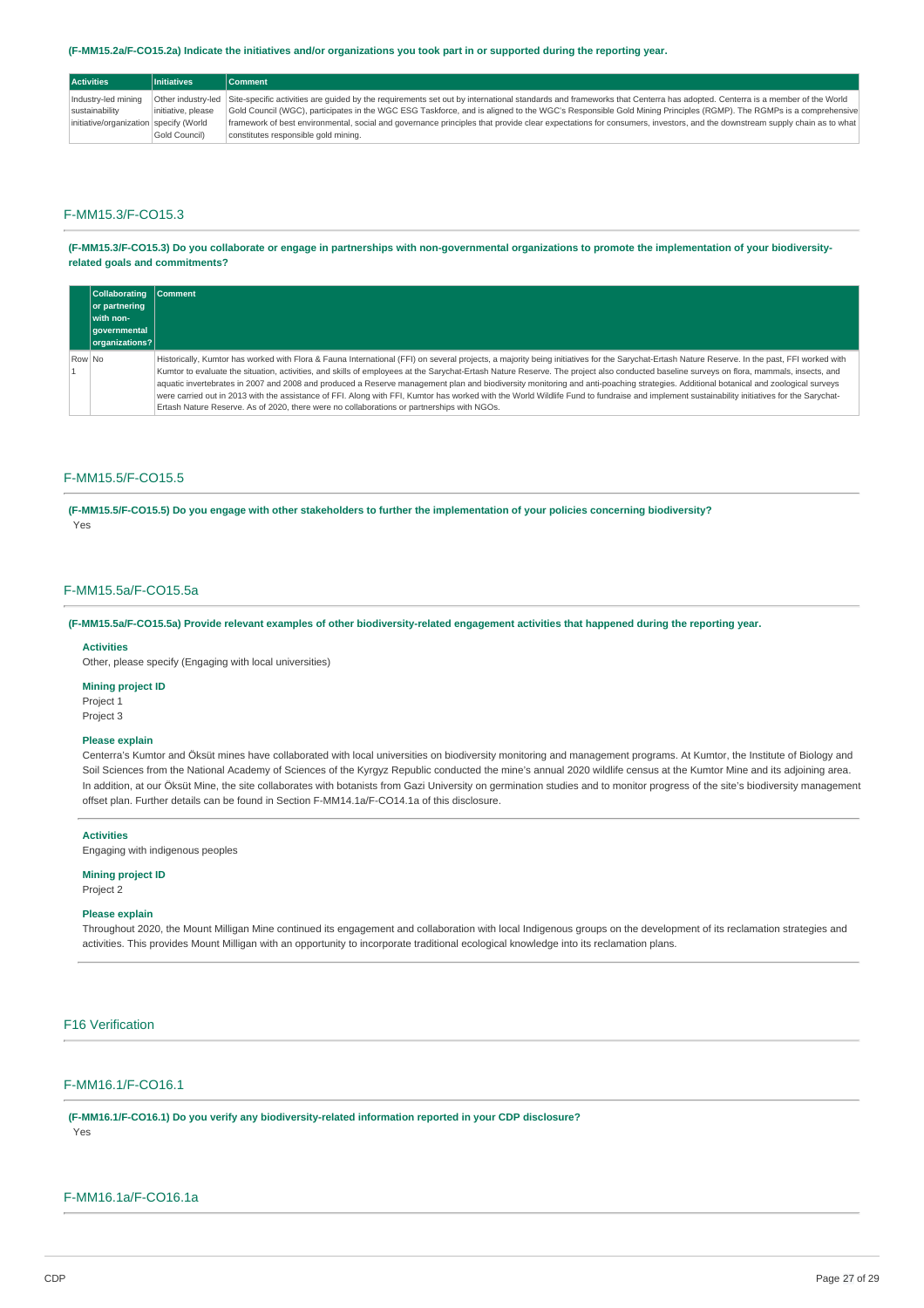#### (F-MM16.1a/F-CO16.1a) Which data points within your CDP disclosure have been verified, and which standards were used?

**Disclosure module**

F10. Procedures

# **Data points verified**

Presence of a Biodiversity Management Plan and Offset Strategy.

#### **Verification standard**

World Gold Council's Responsible Gold Mining Principles

#### **Please explain**

In November 2020, Centerra completed an external assurance on its progress implementing and conforming to the Responsible Gold Mining Principles. At the Öksüt Mine, the assurance activities reviewed the site's processes and practices related to biodiversity commitments, including the existence of a biodiversity action management plan. Centerra's 2020 RGMP Progress Report can be referred to here: https://sustainability.centerragold.com/\_doc/Centerra\_Gold\_RGMP\_Progress\_Report\_2020.pdf

## F<sub>17</sub> Signoff

#### F-FI

(F-FI) Use this field to provide any additional information or context that you feel is relevant to your organization's response. Please note that this field is optional **and is not scored.**

Information contained in this response which are not statements of historical facts, and the documents incorporated by reference herein, may be "forward-looking information" for the purposes of Canadian securities laws. Such forward-looking information involves risks, uncertainties and other factors that could cause actual results, performance, prospects, and opportunities to differ materially from those expressed or implied by such forward looking information. The words "believe", "expect", "anticipate", "contemplate", "plan", "intends", "continue", "budget", "estimate", "may", "will", "schedule", "understand" and similar expressions identify forward-looking information. These forward-looking statements relate to, among other things: potential biodiversity impacts of the potential risks and opportunities identified, as set out in the responses, plans for site reclamation, plans for the development of internal standards, community development projects, certifications, including the International Cyanide Management Code, and *plans / commitments under any frameworks like the Responsible Gold Mining Principles.*

Forward-looking information is necessarily based upon several estimates and assumptions that, while considered reasonable by Centerra, are inherently subject to significant political, business, economic and competitive uncertainties, and contingencies. Known and unknown factors could cause actual results to differ materially from those projected *in the forward-looking information.*

There can be no assurances that forward-looking information and statements will prove to be accurate, as many factors and future events, both known, and unknown could cause actual results, performance, or achievements to vary or differ materially from the results, performance or achievements that are or may be expressed or implied by such forward-looking statements contained herein or incorporated by reference. Accordingly, all such factors should be considered carefully when making decisions with respect to Centerra, and prospective investors should not place undue reliance on forward looking information. Forward-looking information is as of July 28, 2021, Centerra assumes no obligation to update or revise forward looking information to reflect changes in assumptions, changes in circumstances or any other events affecting such *forward-looking information, except as required by applicable law.*

This CDP Forests Questionnaire 2021 is prepared in respect of the 2020 financial year. Readers are cautioned that, in May 2021, the Government of the Kyrgyz Republic seized control of the Kumtor Mine and therefore Centerra is no longer in control of the Kumtor Mine or the ESG policies, procedures and initiatives relating to the Kumtor Mine which are described in this report. Reference is made to news releases of Centerra dated May 7, 16, 17 and 31, 2021, available on SEDAR at [www.sedar.com,](https://apc01.safelinks.protection.outlook.com/?url=http%253A%252F%252Fwww.sedar.com%252F&data=04%257C01%257Cmarina.proskurovsky%2540centerragold.com%257C4a2bad7198e347e65f5408d931d5aa5f%257Ca39be4db39244953bd7d7ee7b48ecae9%257C1%257C0%257C637595616031382230%257CUnknown%257CTWFpbGZsb3d8eyJWIjoiMC4wLjAwMDAiLCJQIjoiV2luMzIiLCJBTiI6Ik1haWwiLCJXVCI6Mn0%253D%257C1000&sdata=vR6w4rZjmnsqXIlfHijlPvN6L7ZQ3hwNqhbKO2FTiYA%253D&reserved=0) for more information regarding this matter. As of the date of this report, the situation continues to develop, and additional news **release can be expected.**

### F17.1

(F17.1) Provide the following information for the person that has signed off (approved) your CDP forests response.

|       | Job Title                           | Corresponding job category    |
|-------|-------------------------------------|-------------------------------|
| Row 1 | President & Chief Executive Officer | Chief Executive Officer (CEO) |

## Submit your response

**In which language are you submitting your response?** English

#### **Please confirm how your response should be handled by CDP**

|                                            | l am<br>ubmittina | c or Non-Public Submission :<br>*Public. |
|--------------------------------------------|-------------------|------------------------------------------|
| I am submitting mv i<br>response<br>.<br>. | Investors         | Public                                   |